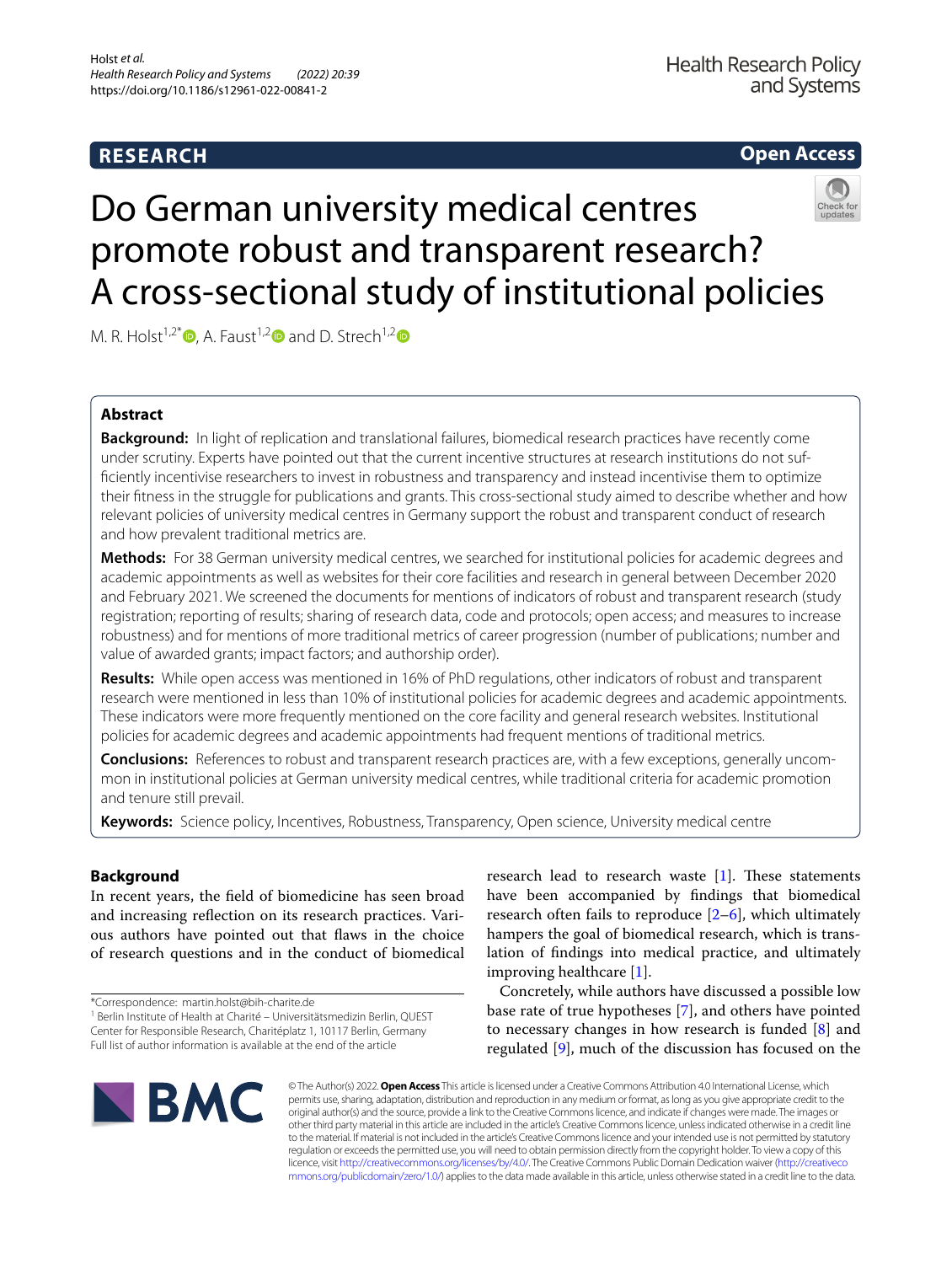design, conduct, dissemination and reporting of biomedical research. It has been argued that the feld fundamentally lacks transparency, with study reports, research protocols or participant data often not publicly accessible, and many research fndings not being published at all  $[10]$  $[10]$ . If findings are published, they often lack sufficient detail and suffer from selective reporting of outcomes or limitations [[12\]](#page-12-3). In addition, authors have pointed to faws in biomedical study design and statistical analyses [[7,](#page-11-3) [13](#page-12-4), [14](#page-12-5)]. A recent survey from the Netherlands found that some of these so-called questionable research practices are more prevalent in the biomedical feld than in other felds [[11\]](#page-12-6).

Several solutions have been proposed to address the faws in the design, conduct, dissemination and reporting of biomedical research. One of the most widely discussed proposals is the call for more transparent, or "open," science along all steps of biomedical research. One of these steps is study registration, that is, registering study protocols before data collection, which is supposed to disclose fexibility in data analysis that might lead to false-positive results  $[15-17]$  $[15-17]$  $[15-17]$ . There have been calls to increase the robustness of science, for example, by asking and supporting researchers in choosing adequately large samples, appropriately randomising participants and performing blinding of subjects, experimenters and outcome assessors [\[3,](#page-11-4) [4,](#page-11-5) [18](#page-12-9), [19\]](#page-12-10). Researchers have been urged to share their data, code and protocols to increase transparency and reproducibility of biomedical research [[20\]](#page-12-11), and to report all research results in a timely manner, in line with established reporting guidelines, and ideally without paywalls (open access). This is supposed to tackle prevalent publication bias in which only positive results are reported in journals [[21\]](#page-12-12), which distorts the evidence base and thus leads to research waste, for example, by encouraging follow-up studies that would have been considered futile if all research had been reported. To aid in this, new publication formats, namely, preprints and registered reports [[22\]](#page-12-13), have been established. All of these procedures are, in the long run, supposed to increase trust in science and lead to more reproducible research [[23\]](#page-12-14). Additionally, more emphasis has been put on actual replication of studies [\[24\]](#page-12-15), and there have also been calls to abandon  $[25]$  $[25]$  $[25]$ , redefine  $[26]$  $[26]$  or better justify  $[27]$  statistical signifcance thresholds; however, these suggestions have been subject to debate.

To date, the uptake of the aforementioned robust and transparent practices has been slow [\[28–](#page-12-19)[33\]](#page-12-20). Many have pointed out that the current incentive structures for researchers do not sufficiently incentivise them to invest in robustness and transparency and instead incentivise them to optimise their ftness in the struggle for publications and grants [\[34–](#page-12-21)[37\]](#page-12-22). To receive promotion and ultimately tenure, researchers are evaluated based primarily on how many journal articles (with high impact factors) they publish and how much grant money they secure  $[35]$  $[35]$ . The negative influence of the so-called publication pressure on research quality has been shown by mathematical simulations [\[35](#page-12-23), [36\]](#page-12-24) as well as empirical surveys indicating that it is both positively associated with questionable research practices, and negatively associated with responsible research practices [[11](#page-12-6), [38](#page-12-25)]. It has been said that all stakeholder groups, including funders and journals, must contribute [\[9](#page-12-1), [12\]](#page-12-3) to an incentive system that actually does reward robust and transparent research practices; in the case of funders, for example, by awarding grants based not only on publication numbers, but on the adoption of open practices and, in the case of publishers, by providing peer review that embraces open practices (allowing peer reviewers to better serve as quality control instances and detect questionable research practices [\[11](#page-12-6)]) and not publishing only positive fndings, but instead basing editorial decisions just on the soundness of the research. This is, as some studies show, currently not always the case [\[39](#page-12-26), [40](#page-12-27)].

The role and influence of the research institutions has thus far been less prominently discussed [\[3](#page-11-4)]. Since research institutions defne the requirements for academic degrees, academic appointments and available intramural funding, their policies and regulations could, and do [\[11](#page-12-6), [38\]](#page-12-25), have a strong impact on researchers' capability, opportunity and motivation to apply robust and transparent research practices in their work. With regard to university policies, some changes have already been proposed. One of these changes is abandoning the current dysfunctional incentive systems of promotion [[35](#page-12-23), [36](#page-12-24)]. Another is an increased focus on transparent practices: the signers of the San Francisco Declaration on Research Assessment (DORA) call for institutions to clearly highlight "that the scientifc content of a paper is much more important than publication metrics or the identity of the journal in which it was published" [\[41\]](#page-12-28). More specifcally, Moher et al. [[42\]](#page-12-29) suggest that rewards, incentives and performance metrics at institutions should align with the full dissemination of research, reuse of original datasets and more complete reporting, namely, the sharing of protocols, code and data, as well as preregistration of research (see also the publications by the League of European Research Universities  $[43]$  $[43]$  and others  $[12, 44-47]$  $[12, 44-47]$  $[12, 44-47]$  $[12, 44-47]$ ). Mejlgaard et al. [[48](#page-12-33)] propose that institutions should incentivise making data fndable, accessible, interoperable and reusable (FAIR) [\[49\]](#page-12-34). Begley et al. [\[3](#page-11-4)] suggest similar rules for academic degrees and academic appointments but with regard to the robustness of the research. These authors also demand that the use of reporting guidelines, such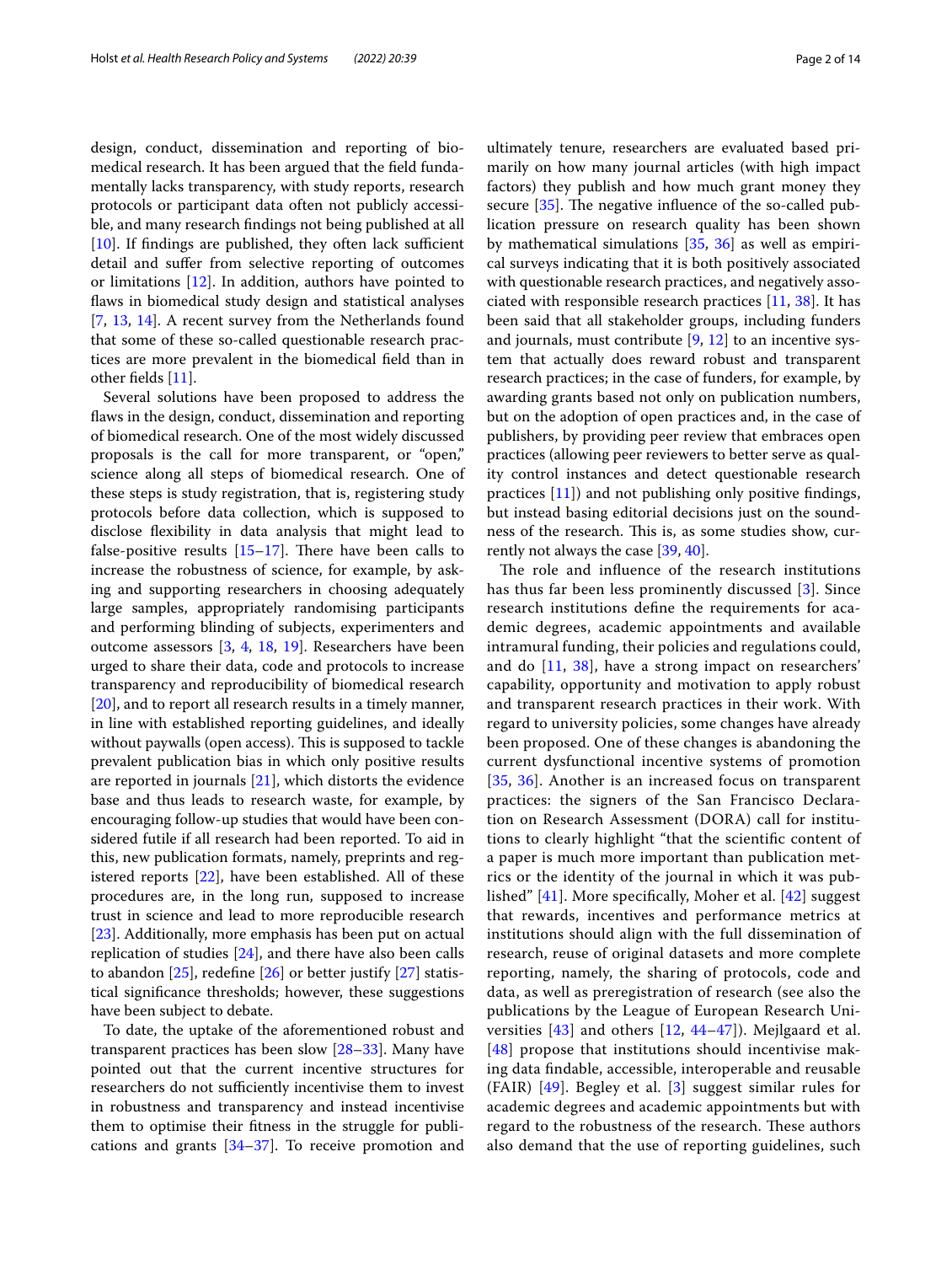as the ARRIVE (Animal Research: Reporting of In Vivo Experiments) guidelines [[50\]](#page-12-35) or the CONSORT (Consolidated Standards of Reporting Trials) guidelines [[51\]](#page-12-36), be mandated by institutions. Additionally, core facilities such as clinical research units and animal research facilities provide centralised services for the conduct of clinical or animal studies (this includes animal protection and research according to the so-called 3R principles: replace, reduce, refine  $[52]$  $[52]$ ). These core facilities could have additional infuence [[53\]](#page-12-38), for example, by recommending that researchers report their results in a timely and nonselective way or by requiring researchers to adhere to established reporting guidelines.

Studying the uptake of the aforementioned recommendations in institutional policies could inform areas for improvement in policy-making at universities. To our knowledge, however, only one study [[54\]](#page-12-39) has dealt with this issue, sampling biomedical faculties of 170 universities worldwide and searching criteria for promotion and tenure. The authors report that mentions of traditional criteria of research evaluation were very frequent, while mentions of robust and transparent research practices were rare.

In this cross-sectional study, we aim to describe whether and how relevant policies of university medical centres (UMCs) in Germany support the robust and transparent conduct of research and how prevalent traditional metrics of career progression are. We choose to investigate only German UMCs, as this ensures better comparability of the institutions, since diferent countries have diferent regulatory environments (for example, German UMCs are currently in the process of implementing new good scientifc practice regulations, mandated by the German Research Foundation [*Deutsche Forschungsgemeinschaft*, [DFG]), diferent curricula for medical studies and diferent frameworks for postgraduate degrees. The focus on Germany also allows us to perform in-depth data collection of German-language documents.

## **Methods**

A detailed methodology is described in our preregistered study protocol, which is available here: [https://osf.](https://osf.io/wu69s/) [io/wu69s/](https://osf.io/wu69s/) (including a list of protocol amendments and deviations). The following section provides a summary of the methods, which are reported in accordance with the STROBE (Strengthening the Reporting of Observational studies in Epidemiology) [[55\]](#page-12-40) guidelines.

## **Sampling and search strategy**

We obtained a list of all German medical faculties from the website of the German medical faculty council (*Medizinischer Fakultätentag*). For each of the 38 faculties (as of December 2020), we performed a manual search of their websites between 14 December 2020 and 12 February 2021. The search terms and strategy were based on discussions in our full research team after piloting; they have been presented in detail in our protocol. The search was done by the first author (MH), who searched the websites of both the medical faculties and the adjacent university hospitals, looking for the sources presented in Table [1](#page-2-0).

Regarding the PhD and habilitation regulations and the application forms and procedural guidelines for tenure, we saved all related policy documents. Regarding the websites of clinical research units, websites of animal research facilities, 3R centres and animal protection offices, and the general research websites, we first went through each website in detail (including all subpages), saving only those websites and documents that contained any mention of one of the indicators summarised in Table [2](#page-3-0). (See Additional fle [1](#page-11-6): Table S1 for a more fnegrained terminology with subcategories).

We chose both the indicators of robust and transparent research and the traditional metrics of career progression based on their frequent discussion in the literature as either cornerstones of more robust and transparent biomedical research or as incentives leading to the opposite [[3,](#page-11-4) [39,](#page-12-26) [41,](#page-12-28) [45,](#page-12-41) [48](#page-12-33)]. We also chose them for their

<span id="page-2-0"></span>**Table 1** Data sources that were screened in this study

|--|

(1) PhD regulations (for every diferent type of PhD awarded by the medical faculty)

(2) Habilitation regulations (*habilitation* is an academic degree which is awarded after the PhD, and which involves a second, larger research thesis and additional teaching; it historically was and often still is considered a prerequisite for obtaining tenure or securing third-party funding in Germany [\[74](#page-13-0), [75\]](#page-13-1))

**Sources**

<sup>(3)</sup> Application forms for tenured professorships

<sup>(4)</sup> Procedural guidelines for the tenure process (*Berufungsordnungen*)

<sup>(5)</sup> Websites of clinical research units

<sup>(6)</sup> Animal research websites, including for animal facilities, 3R centres and animal protection offices

<sup>(7)</sup> General research websites of the medical faculties or university hospitals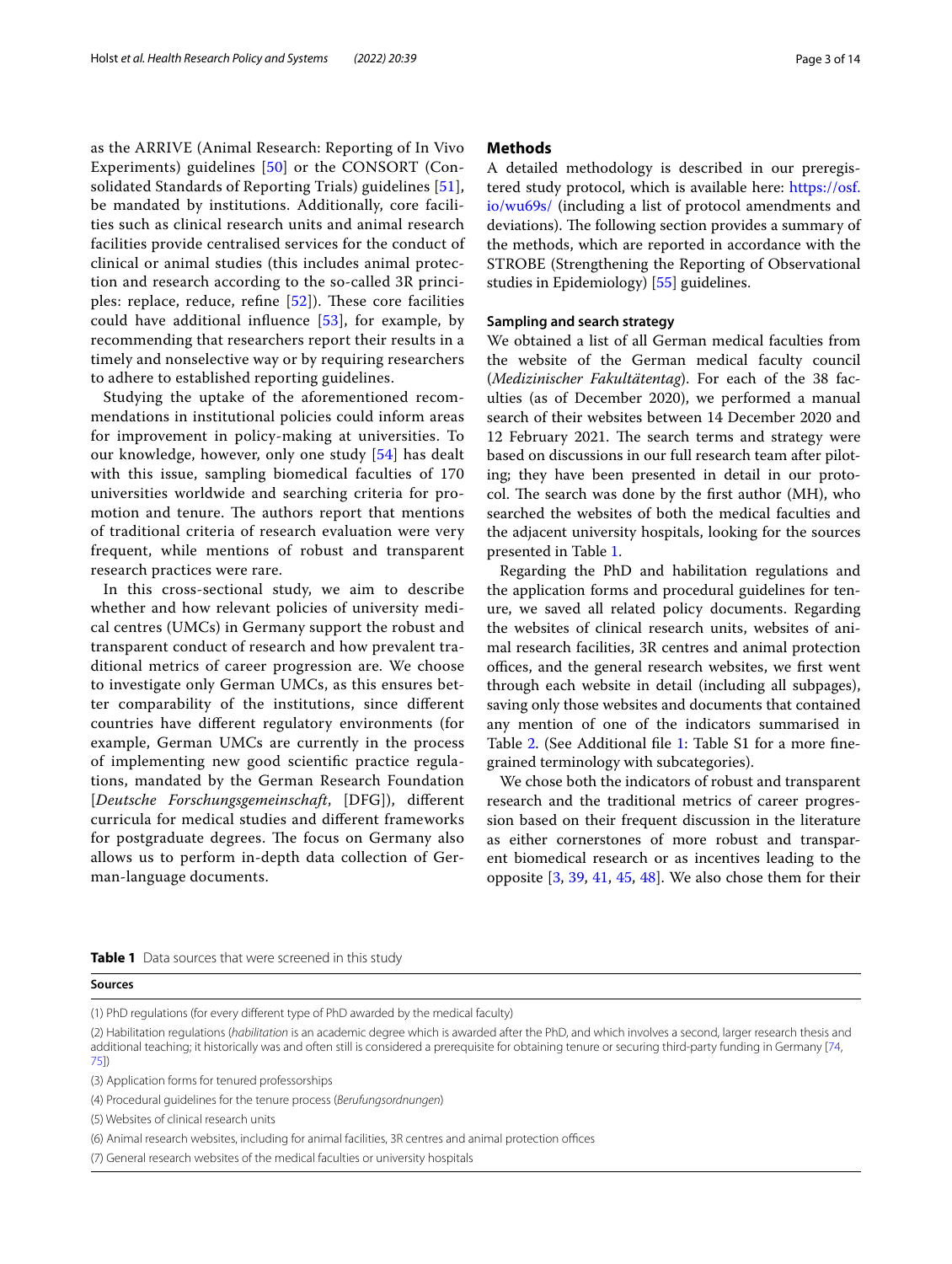<span id="page-3-0"></span>

| <b>Table 2</b> Indicators that were chosen for inclusion in this study |  |  |
|------------------------------------------------------------------------|--|--|
|------------------------------------------------------------------------|--|--|

| Indicators of robustness and transparency                                                                                                                                            | <b>Traditional metrics</b>                                            |
|--------------------------------------------------------------------------------------------------------------------------------------------------------------------------------------|-----------------------------------------------------------------------|
| (1) Study registration in publicly accessible registries (e.g. ClinicalTrials.gov, DRKS [German Clinical]<br>Trials Register], Open Science Framework, German Animal Study Registry) | (1) Number of publications                                            |
| (2) Reporting of results                                                                                                                                                             | (2) Number and monetary value of awarded grants                       |
| (3) Sharing of research data, code or protocol                                                                                                                                       | (3) Impact factor of journals in which research has<br>been published |
| (4) Open access                                                                                                                                                                      | (4) Authorship order                                                  |
| (5) Measures to improve robustness                                                                                                                                                   |                                                                       |

consistency with previous research works [[54\]](#page-12-39) and publications from our institute [[32](#page-12-42), [37\]](#page-12-22).

### **Data extraction**

All documents were imported into qualitative research software (MAXQDA 2020, Release 20.3.0, VERBI GmbH, Germany). We applied deductive content analysis [\[56](#page-13-2)]. One rater (MRH) went through all of the documents and coded whether there was any mention of the prespecifed indicators of robust and transparent research, as well as the traditional indicators of metrics for career progression. While we searched all documents for the indicators of robust and transparent research, we only searched the PhD and habilitation regulations and application forms and procedural guidelines for tenure for the traditional metrics, as these related specifcally to career progression.

If a certain indicator was found, the rater decided whether it was just mentioned (e.g. a university explaining what open access is, or a clinical research unit stating that 60% of clinical trial results were published) or whether that procedure was incentivised/required (e.g. a university specifcally requiring a certain impact factor to receive top marks in the PhD or a clinical research unit ofering support with summary results reporting of clinical trials). Thus, while we refer to the traditional indicators as "metrics" based on their frequent usage as that, there is no actual diference between indicators and metrics in the sense that they can both incentivise or require behaviour. We based our assessment of incentivised/ required on the COM-B model of behaviour change [\[57](#page-13-3)], which distinguishes between capability, opportunity and motivation to change behaviour, and lists education, persuasion, incentivisation, coercion, training, restriction, environmental restructuring, modelling and enablement as potential interventions. We defned anything that could increase capability, opportunity or motivation to engage in that behaviour as "incentivised" or "required".

A second, independent rater (AF) went through the documents of 10 of the 38 UMCs.

## **Results**

The datasets generated and analysed during the current study are available in a repository on the Open Science Framework [\(https://osf.io/4pzjg/\)](https://osf.io/4pzjg/). The code for calculations of inter-rater reliability, which also includes robustness checks, is available on GitHub [\(https://github.com/](https://github.com/Martin-R-H/umc-policy-review) [Martin-R-H/umc-policy-review](https://github.com/Martin-R-H/umc-policy-review)). The inter-rater reliability in our sample of 10 UMCs, measured by Cohen's kappa, was  $\kappa$  = 0.806. Thus, we deemed further doublecoding unnecessary.

Overall, the web searches of the 38 German UMCs yielded 339 documents. We found PhD regulations for 37 UMCs (97%), habilitation regulations for 35 UMCs (92%), tenure application forms for 25 UMCs (66%) and procedural guidelines for tenure for 11 UMCs (29%). We found 38 general research websites (100%), 32 websites of clinical research units (84%) and 23 animal research websites (61%; see Table [3\)](#page-3-1). Additional fle [1](#page-11-6): Table S2 shows numbers for each UMC.

The results are presented in detail in Tables  $4$  and  $5$ , divided by each procedure and each type of document

<span id="page-3-1"></span>

|                                                            | <b>PhD regulation</b> | Habilitation<br>regulation | Tenure<br>(application<br>form) | Tenure<br>(procedural<br>quidelines) | Website<br>of clinical<br>research unit | Animal<br>research<br>website | General research<br>website |
|------------------------------------------------------------|-----------------------|----------------------------|---------------------------------|--------------------------------------|-----------------------------------------|-------------------------------|-----------------------------|
| UMCs with docu-37<br>ment or website<br>found <sup>a</sup> | (97%)                 | 35<br>(92%)                | 25<br>(66%)                     | (29%)                                | 32<br>(84%)                             | (61%)                         | 38<br>$(100\%)$             |

<sup>a</sup> For the criteria for promotion and tenure, we counted every UMC with at least one policy found. For the core facility websites, we counted every UMC at which we at least found a website—even if we did not save any documents due to lack of mentions of any of the relevant procedures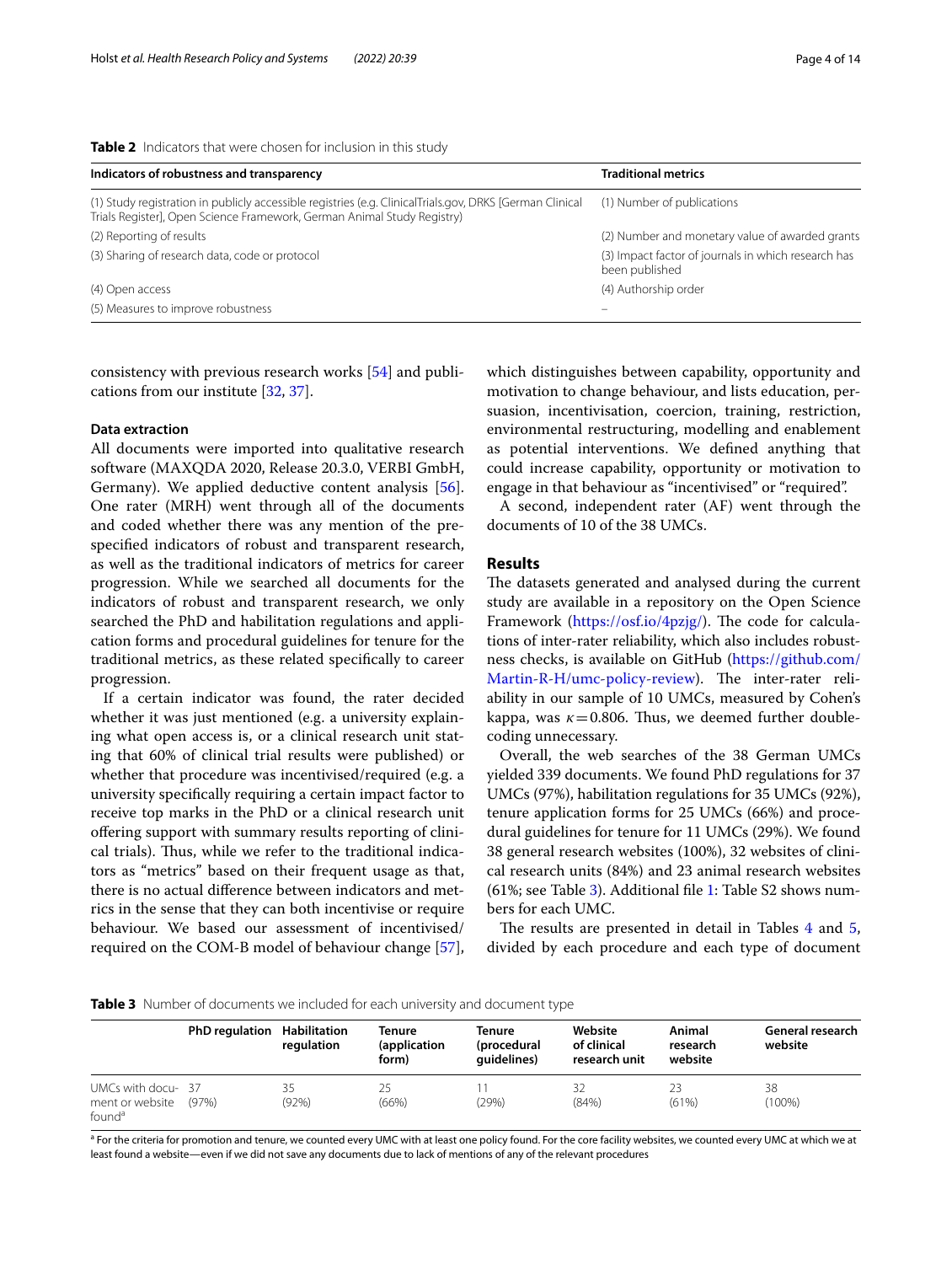<span id="page-4-0"></span>**Table 4** Number of university medical centres that mention indicators of robust and transparent science and traditional indicators of career progression in each of the included sources

|                                              | <b>PhD</b> regulation<br>$(n=37)$ |                           | <b>Habilitation regulation</b><br>$(n=35)$ |                           | Tenure (application form)<br>$(n=25)$ |                           | Tenure (procedural<br>quideline)<br>$(n=11)$ |                           |
|----------------------------------------------|-----------------------------------|---------------------------|--------------------------------------------|---------------------------|---------------------------------------|---------------------------|----------------------------------------------|---------------------------|
|                                              | Any mention                       | Incentivised/<br>required | Any mention                                | Incentivised/<br>required | Any mention                           | Incentivised/<br>required | Any mention                                  | Incentivised/<br>required |
| Indicators of robust/transparent science     |                                   |                           |                                            |                           |                                       |                           |                                              |                           |
| Study registration                           | $0\%$ (0)                         | $0\%$ (0)                 | $0\%$ (0)                                  | $0\%$ (0)                 | $0\%$ (0)                             | $0\%$ (0)                 | $0\%$ (0)                                    | $0\%$ (0)                 |
| Reporting of results                         | $8\%$ (3)                         | $3\%$ (1)                 | 3% (1)                                     | $3\%$ (1)                 | $0\%$ (0)                             | $0\%$ (0)                 | $0\%$ (0)                                    | $0\%$ (0)                 |
| Sharing of data/code/<br>protocol            | 3% (1)                            | 3% (1)                    | $0\%$ (0)                                  | $0\%$ (0)                 | $0\%$ (0)                             | $0\%$ (0)                 | $0\%$ (0)                                    | $0\%$ (0)                 |
| Open access                                  | $16\%$ (6)                        | 14% (5)                   | $3\%$ (1)                                  | $0\%$ (0)                 | $0\%$ (0)                             | $0\%$ (0)                 | $0\%$ (0)                                    | $0\%$ (0)                 |
| Robustness                                   | $3\%$ (1)                         | $3\%$ (1)                 | $0\%$ (0)                                  | $0\%$ (0)                 | $0\%$ (0)                             | $0\%$ (0)                 | $0\%$ (0)                                    | $0\%$ (0)                 |
| Traditional indicators of career progression |                                   |                           |                                            |                           |                                       |                           |                                              |                           |
| Number of publica-<br>tions                  | 100% (37)                         | 100% (37)                 | 91% (32)                                   | 80% (28)                  | $0\%$ (0)                             | $0\%$ (0)                 | $27\%$ (3)                                   | $9\%$ (1)                 |
| Grant money                                  | $0\%$ (0)                         | $0\%$ (0)                 | $11\%$ (4)                                 | $3\%$ (1)                 | 84% (21)                              | $0\%$ (0)                 | $27\%$ (3)                                   | $9\%$ (1)                 |
| Impact factor                                | $16\%$ (6)                        | 14% (5)                   | 63% (24)                                   | 54% (19)                  | 72% (18)                              | $0\%$ (0)                 | $0\%$ (0)                                    | $0\%$ (0)                 |
| Authorship order                             | 97% (36)                          | 97% (36)                  | 80% (28)                                   | 80% (28)                  | 68% (17)                              | $0\%$ (0)                 | $0\%$ (0)                                    | $0\%$ (0)                 |

The left column for each source indicates any mention of the indicator, and the right column for each source indicates indicators that are incentivised or required

<span id="page-4-1"></span>**Table 5** Number of university medical centres that mention indicators of robust and transparent science in each of the included sources

|                                          | <b>Clinical research units</b><br>$(n=32)$ |                           | Animal research websites<br>$(n=23)$ |                           | General research website<br>$(n=38)$ |                           |
|------------------------------------------|--------------------------------------------|---------------------------|--------------------------------------|---------------------------|--------------------------------------|---------------------------|
|                                          | Any mention                                | Incentivised/<br>required | Any mention                          | Incentivised/<br>required | Any mention                          | Incentivised/<br>required |
| Indicators of robust/transparent science |                                            |                           |                                      |                           |                                      |                           |
| Study registration                       | 34% (11)                                   | 31% (10)                  | 4% (1)                               | $4\%$ (1)                 | 5% (2)                               | $3\%$ (1)                 |
| Reporting of results                     | 9% (3)                                     | $3\%$ (1)                 | 4% (1)                               | $0\%$ (0)                 | $21\%$ (8)                           | 11% (4)                   |
| Sharing of data/code/protocol            | $0\%$ (0)                                  | $0\%$ (0)                 | 4% (1)                               | $0\%$ (0)                 | $21\%$ (8)                           | 11% (4)                   |
| Open access                              | $0\%$ (0)                                  | $0\%$ (0)                 | $4\%$ (1)                            | $0\%$ (0)                 | 34% (13)                             | 24% (9)                   |
| <b>Robustness</b>                        | 81% (26)                                   | 75% (24)                  | $26\%$ (6)                           | 17% (4)                   | $0\%$ (0)                            | $0\%$ (0)                 |

The left column for each source indicates any mention of the indicator, and the right column for each source indicates indicators that are incentivised or required

or website. Additional fle [1:](#page-11-6) Tables S3 and S4 provide more detailed data on the subcategories of the indicators of robust and transparent science. Tables [6](#page-5-0) and [7](#page-6-0) provide example quotes.

## **Indicators of robust and transparent science** *Study registration*

The issue or relevance of registering studies was not mentioned in any (0%) of the documents regarding academic promotion and tenure. Thirty-four percent of websites of clinical research units mentioned registration, with 31% of those also incentivising or requiring the practice. This appeared mostly in the form of clinical research units ofering support with registering clinical studies. Only 4%

of animal research websites and 5% of general research websites mentioned registration. The animal facility provided a link to an animal study register, while the two research webpages generally endorsed the practice.

## *Reporting of results*

Eight percent of the PhD regulations and 3% of habilitation regulations mentioned the issue of results reporting; these mentions included general requirements that the respective thesis be published. The habilitation regulation also referred to timely publication, asking individuals to publish their thesis no later than 2 years after receiving the degree. Results reporting was also mentioned by 9% of clinical research units, 4% of animal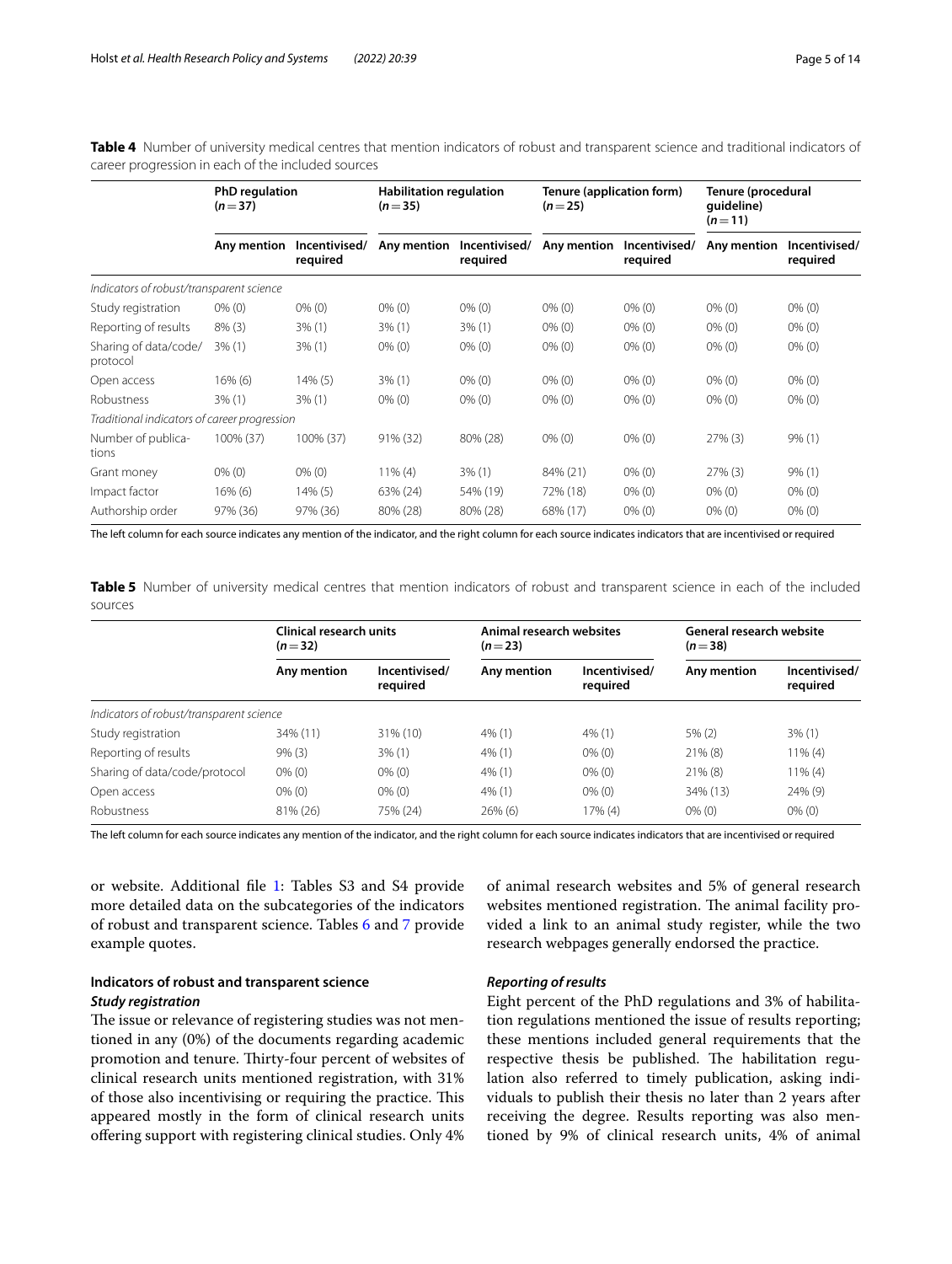<span id="page-5-0"></span>**Table 6** Examples of mentions of each practice, divided by policy type (empty sections indicate that no section regarding the metric was found)

|                      | <b>PhD</b> regulation                                                                                                                                                                                                                                                                                                                                                                                                                                                                                                                                                                                                       | <b>Habilitation requirement</b>                                                                                                                                                                                                                                                                                                                        | <b>Tenure</b><br>(application<br>form) | <b>Tenure</b><br>(regulation) |
|----------------------|-----------------------------------------------------------------------------------------------------------------------------------------------------------------------------------------------------------------------------------------------------------------------------------------------------------------------------------------------------------------------------------------------------------------------------------------------------------------------------------------------------------------------------------------------------------------------------------------------------------------------------|--------------------------------------------------------------------------------------------------------------------------------------------------------------------------------------------------------------------------------------------------------------------------------------------------------------------------------------------------------|----------------------------------------|-------------------------------|
| Study registration   |                                                                                                                                                                                                                                                                                                                                                                                                                                                                                                                                                                                                                             |                                                                                                                                                                                                                                                                                                                                                        |                                        |                               |
| Reporting of results | "Doctoral theses must meet high quality stand-<br>ards; after peer review, the written doctoral work<br>should be made accessible to the public and<br>the scientific community as openly as possible<br>through publication."<br>"Accordingly, the following requirements arise:<br>[] 3. they should lead to a publication in a<br>professional journal or to another kind of publi-<br>cation with a high scientific standard"<br>"According to the recommendations of the DFG<br>(German Research Foundation) [] the follow-<br>ing general principles apply to good scientific<br>practice: [] Publication of results" | "The habilitation thesis, or at least its<br>essential parts, are to be published by the<br>habilitated person. The publication should<br>take place within 2 years after awarding of<br>the teaching qualification."                                                                                                                                  |                                        |                               |
| Data/code sharing    | "If possible, supervisors should address the fol-<br>lowing points: [] publication of the full original<br>dataset (e.g., via Figshare, Dryad) of all figures<br>(graphs, tables, in-text data, etc.) in the article."                                                                                                                                                                                                                                                                                                                                                                                                      |                                                                                                                                                                                                                                                                                                                                                        |                                        |                               |
| Open access          | "If possible, supervisors should address the fol-<br>lowing points: [] Open Access"<br>"The work can be published: [] 2. As an elec-<br>tronic Open Access publication in the university<br>repository operated by the university library."<br>"The University Library shall be granted the right<br>to make and distribute further copies of the<br>dissertation as well as to make the dissertation<br>publicly accessible in data networks within<br>the scope of the legal duties of the University<br>Library"                                                                                                         | "In the event of publication in accordance<br>with sentence 3 no. 4, the university library<br>shall be granted the right to produce and<br>distribute further copies of the habilitation<br>thesis within the scope of the university<br>library's statutory duties, and to make the<br>habilitation thesis publicly accessible in<br>data networks." |                                        |                               |
| <b>Robustness</b>    | "If possible, supervisors should address the<br>following points: [] Reduction of bias by<br>appropriate measures (blinding, randomisation,<br>a priori definition of inclusion and exclusion<br>criteria, etc.), a priori power calculations."                                                                                                                                                                                                                                                                                                                                                                             |                                                                                                                                                                                                                                                                                                                                                        |                                        |                               |

research websites and 21% of general research websites. All mentions expressed general endorsements or highlighted education regarding the publication of all results. One of the clinical research units further ofered help with the publication process. The animal research facility that mentioned results reporting provided a tool to identify publication formats that ft the characteristics of the respective datasets. When the general research websites mentioned reporting results, they usually referred to statements in the university's or the DFG's good scientifc practice guidelines for publishing research.

## *Data/code/protocol sharing*

Data, code, or protocol sharing was only mentioned in one PhD regulation (3%). In this mention, supervisors were asked to consider data sharing in the evaluation of the thesis. No habilitation regulations, tenure application forms or procedural guidelines for tenure mentioned this indicator (0%). Likewise, no clinical research unit website mentioned sharing of data/protocols (0%). Four percent of animal research websites and 21% of research websites mentioned data, code or protocol sharing. In the case of the animal facility, the mention was a general introduction to the FAIR principles  $[49]$  $[49]$  $[49]$  of data sharing. The general research websites included endorsements of data and code sharing, mostly within the university's good scientifc practice guidelines.

## *Open access*

Sixteen percent of PhD regulations and 3% of habilitation requirements mentioned open access. In one PhD regulation, PhD supervisors were asked to also keep in mind whether the work was published with open access. In the other cases, the PhD regulation mentioned that the university library had the right to publish the submitted thesis in a repository (green open access). No clinical research unit (0%) and 4% of animal research websites mentioned open access. In the case of the animal facility,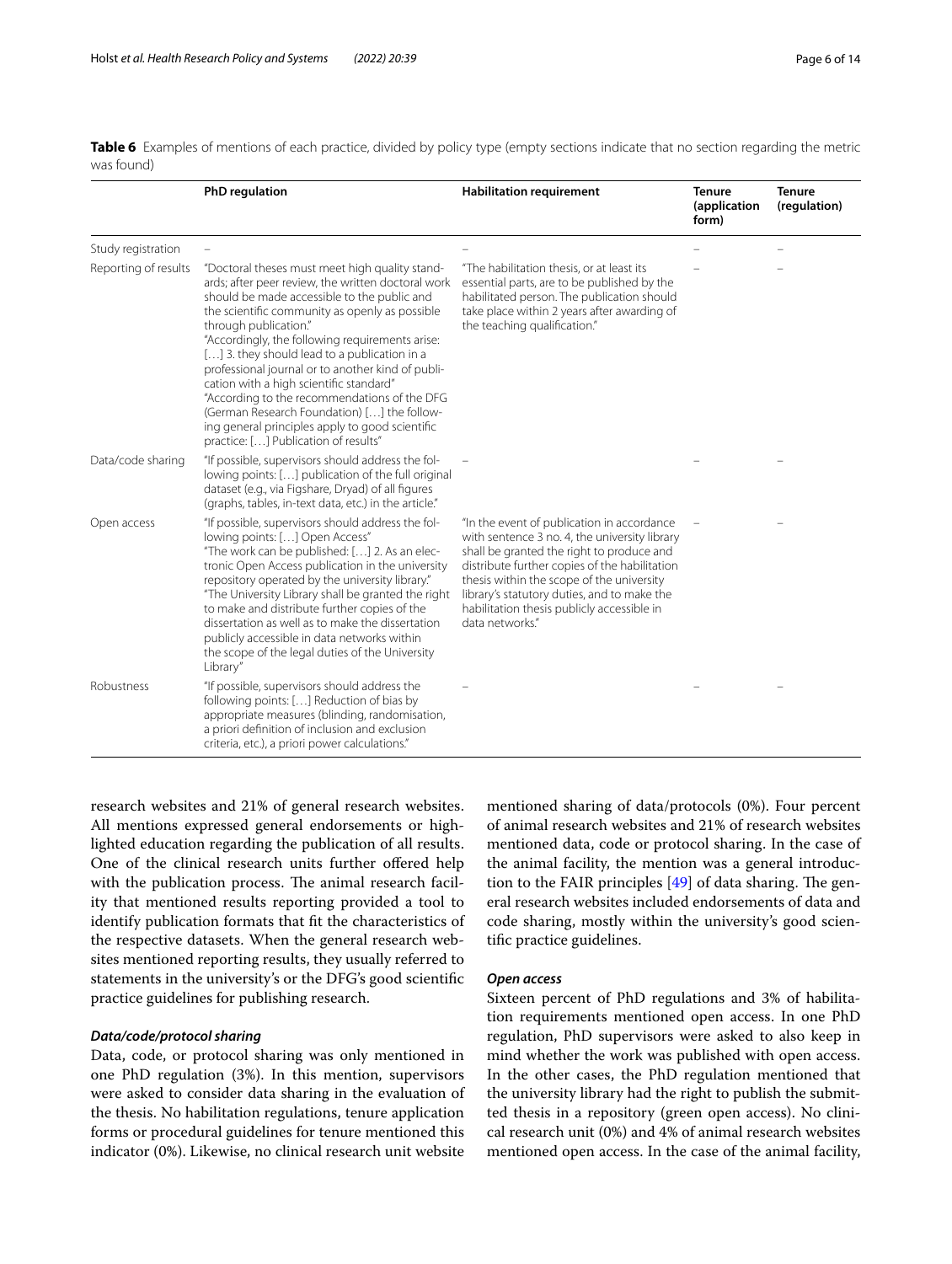<span id="page-6-0"></span>

|                      | Table 7 Examples for mentions of each practice, divided by policy type (empty sections indicate that no section regarding the metric was found)<br>Clinical research units                                                                                                                                                                                                                                                                                                                                                                                                                                                                                                                                                                                                                                                             | Animal research facilities                                                                                                                                                                                                                                                                                                                                                                                                                                                                                                                                   | General research website                                                                                                                                                                                                                                                                                                                                                                                                                                                                                                                                                                                                                                                                                                                                                                                                                                                                                                                                                                                                                                                                                                                                                                                                           |
|----------------------|----------------------------------------------------------------------------------------------------------------------------------------------------------------------------------------------------------------------------------------------------------------------------------------------------------------------------------------------------------------------------------------------------------------------------------------------------------------------------------------------------------------------------------------------------------------------------------------------------------------------------------------------------------------------------------------------------------------------------------------------------------------------------------------------------------------------------------------|--------------------------------------------------------------------------------------------------------------------------------------------------------------------------------------------------------------------------------------------------------------------------------------------------------------------------------------------------------------------------------------------------------------------------------------------------------------------------------------------------------------------------------------------------------------|------------------------------------------------------------------------------------------------------------------------------------------------------------------------------------------------------------------------------------------------------------------------------------------------------------------------------------------------------------------------------------------------------------------------------------------------------------------------------------------------------------------------------------------------------------------------------------------------------------------------------------------------------------------------------------------------------------------------------------------------------------------------------------------------------------------------------------------------------------------------------------------------------------------------------------------------------------------------------------------------------------------------------------------------------------------------------------------------------------------------------------------------------------------------------------------------------------------------------------|
| Study registration   | dinicaltrials.gov for scientists of the <institution>. Via this<br/>prospectively and retrospectively, i.e., after the study has<br/>"Since the beginning of this year, all new clinical studies<br/>access, investigator-initiated trials from the local area of<br/>analysis plans that were already designed at the time of<br/>"The analyses will be carried out according to statistical<br/>conducted at the University Medical Center have been<br/>already started, or support with the entry by yourself."<br/>centrally recorded in the Research Registry University<br/>"The Center for Clinical Trials provides free access to<br/>study both<br/>responsibility can be entered in the registry."<br/>"We offer you the entry of your clinical<br/>Medicine <institution>"<br/>study planning"</institution></institution> | experimental studies prior to the start of experiments, to<br>avoid selective reporting. [] <institution> 3R sponsors<br/>adds robustness, registration, and reporting to replace-<br/>"The <institution's> 3Rs toolbox is structured along the<br/>lines of the <other institution's="">6Rs model [], which<br/>pre-registration of an accurate study plan for animal<br/>The Animal Study Registry provides a platform for<br/>first entries with 500 euros each for research"<br/>ment, reduction, and refinement."</other></institution's></institution> | Every clinical trial shall be registered in a publicly accessible<br>lished by one of the participating journals. The new version<br>Committee of the <institution> supports this requirement."<br/>International Committee of Medical Journal Editors (ICMJE)<br/>database before recruitment of the first subject. The Ethics<br/>publicly accessible database before recruitment of the first<br/>tion of Helsinki also calls for this (Article 35: "Every research<br/>of the Declaration of Helsinki also requires this: Article 19<br/>participating journals. The current version of the Declara-<br/>project involving human subjects shall be registered in a<br/>registry for all clinical trials to be published by one of the<br/>subject."). The Ethics Committee of the <institution>sup-<br/>registry? The International Committee of Medical Journal<br/>requires prospective registration in an ICMJE-recognised<br/>CMJE-recognised registry for all clinical trials to be pub-<br/>"When should a study project be listed in a public study<br/>Editors (ICMJE) requires prospective registration in an<br/>"Recommendation for registration in the DRKS. The<br/>ports this call."</institution></institution> |
| Reporting of results | support with the following tasks, among others: [] Sup-<br>"In principle, a publication of the results should be aimed<br>"The CRU [clinical research unit] at <institution> offers<br/>"<institution>: 92% of clinical studies published in EU<br/>port in writing publications"<br/>[European Union] database"<br/>at"</institution></institution>                                                                                                                                                                                                                                                                                                                                                                                                                                                                                   | publication bias. This'match-making' tool helps research-<br>ers to identify alternative ways of publishing information<br>from well-designed experiments, which is often difficult<br>"Fiddle is a tool developed by <institution> to combat<br/>to publish in traditional journals (i.e., null or neutral<br/>results, datasets, etc.)."</institution>                                                                                                                                                                                                     | "Rules for the publication of results: publication in principle<br>sons not to make results publicly available (in the narrower<br>of results obtained with public funds (principle of publicity<br>"Scientific results are to be communicated to the scientific<br>are required to actively seek, or at least not refuse, publica-<br>"As a matter of principle, contributors to research projects<br>in an appropriate manner and admission of errors (princi-<br>of basic research), publication also of falsified hypotheses<br>discourse. In individual cases, however, there may be rea-<br>sense in the form of publications but also in the broader<br>"As a rule, scientists contribute all results to the scientific<br>public in the form of publications; the scientific publica-<br>sense via other communication channels); this decision<br>scientific experiment itself-the product of the work of<br>"Findings that do not support the authors' hypothesis<br>should also be reported."<br>tions are thus—like the scientific observation or the<br>ple of a scientific culture open to error)."<br>must not depend on third parties."<br>tion of the results."<br>scientists.                                    |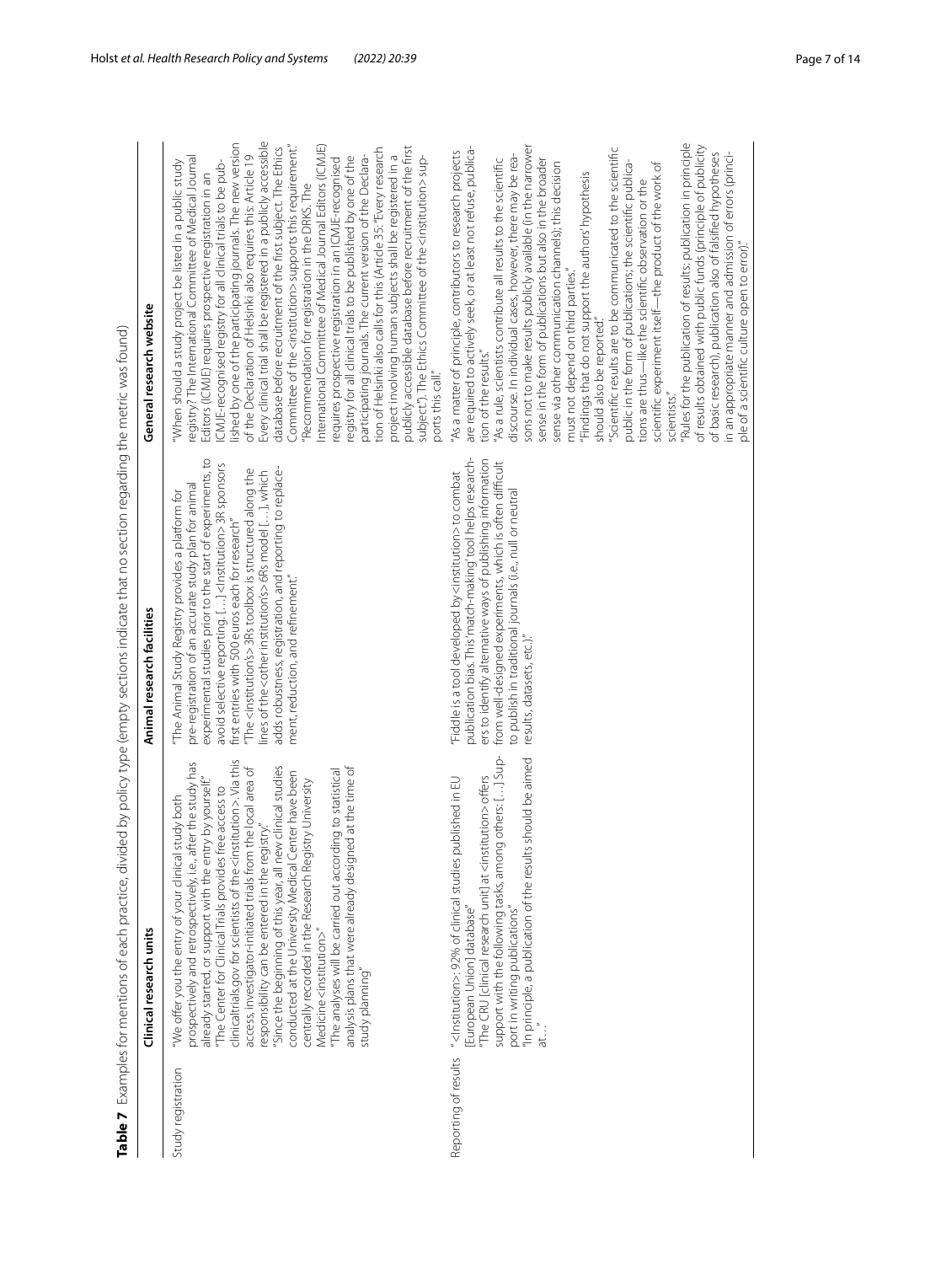| I |
|---|
| ¢ |
|   |

| Table 7 (continued)               |                                                                                                                                                                                                                                                                                                                                                                             |                                                                                                                                                                                                                                                                                                                                                                                                                                                                                                                                                                                                                                                                                                                                                                                                                                                                                                                                                                                                                                                                                                                                                                                                                                                                                                                                                                                                                                                                                                                                                                            |
|-----------------------------------|-----------------------------------------------------------------------------------------------------------------------------------------------------------------------------------------------------------------------------------------------------------------------------------------------------------------------------------------------------------------------------|----------------------------------------------------------------------------------------------------------------------------------------------------------------------------------------------------------------------------------------------------------------------------------------------------------------------------------------------------------------------------------------------------------------------------------------------------------------------------------------------------------------------------------------------------------------------------------------------------------------------------------------------------------------------------------------------------------------------------------------------------------------------------------------------------------------------------------------------------------------------------------------------------------------------------------------------------------------------------------------------------------------------------------------------------------------------------------------------------------------------------------------------------------------------------------------------------------------------------------------------------------------------------------------------------------------------------------------------------------------------------------------------------------------------------------------------------------------------------------------------------------------------------------------------------------------------------|
| Clinical research units           | Animal research facilities                                                                                                                                                                                                                                                                                                                                                  | General research website                                                                                                                                                                                                                                                                                                                                                                                                                                                                                                                                                                                                                                                                                                                                                                                                                                                                                                                                                                                                                                                                                                                                                                                                                                                                                                                                                                                                                                                                                                                                                   |
| $\mathbf{I}$<br>Data/Code sharing | ment and stewardship state that data must be Findable,<br>"The FAIR Guiding Principles for scientific data manage-<br>enhancing the ability of machines to automatically find<br>and use the data, in addition to supporting its reuse by<br>et al. [49]). These guidelines put specific emphasis on<br>Accessible, Interoperable, and Reusable (Wilkinson<br>individuals." | with the applicable legal provisions on data protection and<br>store raw research data that served as the basis for publica-<br>"Self-programmed software is made publicly available with<br>funds from government research funding, freely accessible<br>tions, together with the associated materials and informa-<br>accordance with the FAIR principles (Findable, Accessible,<br>"Scientists at <university> are encouraged to publish and<br/>itself the goal of making the research results and data of<br/>and easy to find together with other information on sci-<br/>research institutions in <city>, which were created with<br/>"The <city> Open Science programme of <city> has set<br/>Interoperable, Reusable), insofar as this is in conformity<br/>tion, in recognised open-access subject repositories in<br/>copyright and with planned patent applications."<br/>indication of the source code."<br/><math>ence</math> in <math>\langle</math> dty <math>\rangle</math>."</city></city></city></university>                                                                                                                                                                                                                                                                                                                                                                                                                                                                                                                                           |
| Open access                       | " <institutions> will [] establish an "Open access" and<br/>"Open Data" culture []"</institutions>                                                                                                                                                                                                                                                                          | as pre- or post-print on a subject repository or on the insti-<br>publications (original work, review articles) in journals with<br>archive their scientific publications as a matter of principle<br>tutional repository of <university>, and/or to publish them<br/>scientists affiliated with the <university>, the Dean's Office<br/>in peer-reviewed open-access journals, and to reserve the<br/>"To promote the OA [open access] publishing activities of<br/>freedom of research and teaching is preserved. Discipline-<br/>specific practices and rights of use of publishers are to be<br/>tion fund from central funds since the beginning of 2020,<br/>right to publish or archive their research results electroni-<br/>of the Faculty of Medicine has been providing a publica-<br/>cally in publishing contracts, if possible. In doing so, the<br/>sertations or post-doctoral theses, which have appeared<br/>from which the APCs [article processing charges] for OA<br/>in a journal as a published article, permission for second<br/>Publications can be made free of charge with individual<br/>"Therefore, the Presidential Board recommends [] to<br/>supported by the faculty by covering 50% of the costs.<br/>"For a scientific qualification work, e.g., cumulative dis-<br/>"Publications in high-ranking open-access journals are<br/>taken into account in a differentiated manner."<br/>an impact factor (IF) above 10 are financed."<br/>publication must be obtained in any case"<br/>Open Access publishers."</university></university> |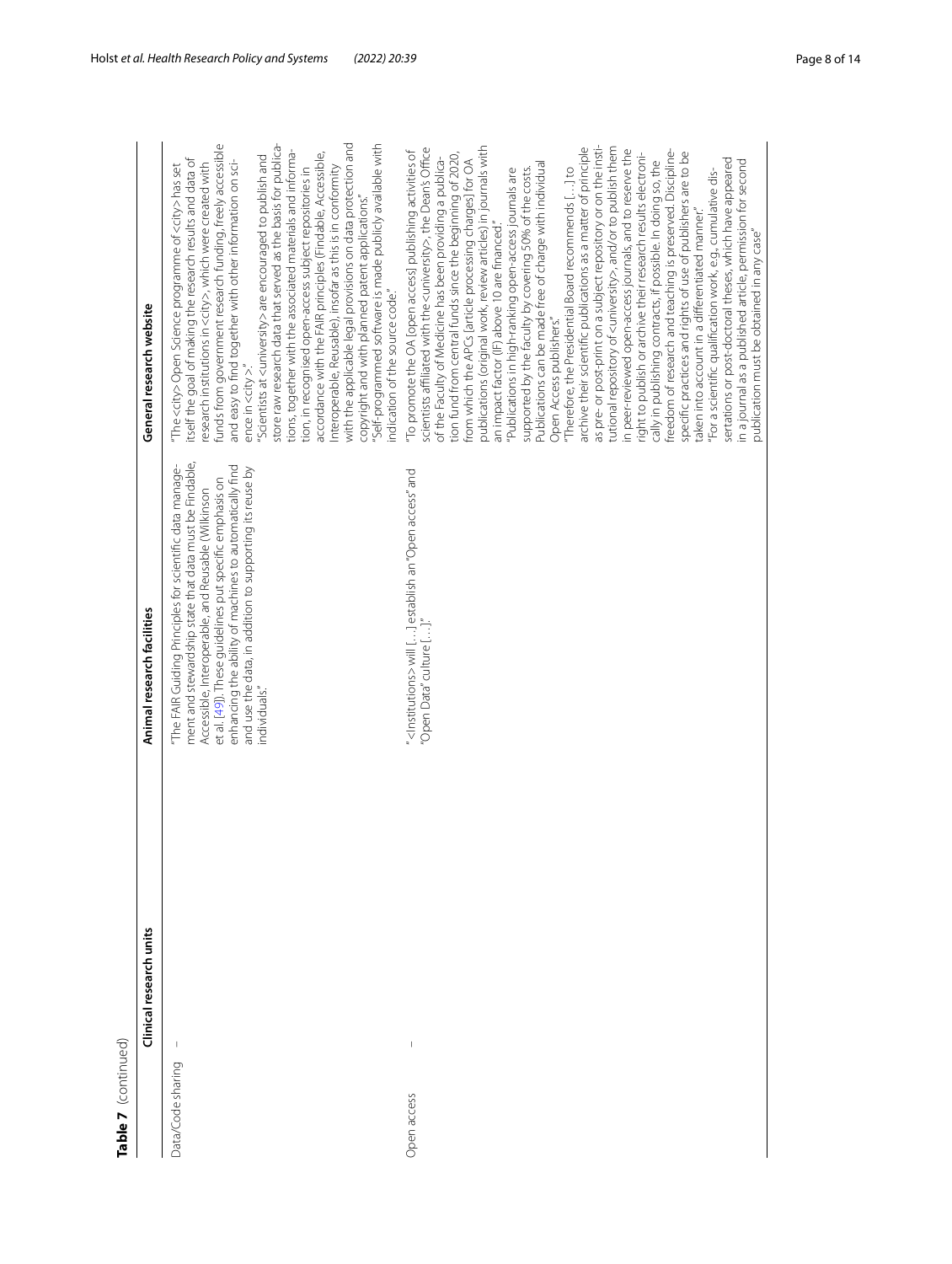|            | Clinical research units                                                                                                                                                                                                                                                                                                                                                                                                                                                                                                                                                                                | Animal research facilities                                                                                                                                                                                                                                                                                                                                                                                                                                                                                                                                                                                                                                                                                                                                                                              | General research website |  |
|------------|--------------------------------------------------------------------------------------------------------------------------------------------------------------------------------------------------------------------------------------------------------------------------------------------------------------------------------------------------------------------------------------------------------------------------------------------------------------------------------------------------------------------------------------------------------------------------------------------------------|---------------------------------------------------------------------------------------------------------------------------------------------------------------------------------------------------------------------------------------------------------------------------------------------------------------------------------------------------------------------------------------------------------------------------------------------------------------------------------------------------------------------------------------------------------------------------------------------------------------------------------------------------------------------------------------------------------------------------------------------------------------------------------------------------------|--------------------------|--|
| Robustness | ollowing: [] power calculation [] implementation of<br>hour provides information on questions of study design,<br>of the CRU for members of the hospital and the medical<br>Important tasks of biometrics in clinical trials are power<br>sample size planning and the choice of suitable evalua-<br>faculty of the <university>. The biometric consultation<br/>internal service<br/>Biometric study planning and analysis includes the<br/>The biometric consultation hour is an<br/>Online randomisation service"<br/>calculation, randomisation"<br/>andomisation"<br/>tion methods."</university> | write and/or plan their own animal research applications.<br>In particular, the course will consider what requirements<br>authorities' specifications and how this can be achieved.<br>advance how many animals are necessary for an evalu-<br>Special attention will be given to power analysis, study<br>This is achieved by an optimised experimental design,<br>The number of test animals is reduced to a minimum.<br>in which it is clarified statistically and methodically in<br>"The course is aimed at postdocs and scientists who<br>a biometric report must meet in order to satisfy the<br>Experimental animal science links and information<br>G*Power (freeware for the analysis of test power)"<br>design, and sample size calculation."<br>esources: []<br>Reduction:<br>able result." |                          |  |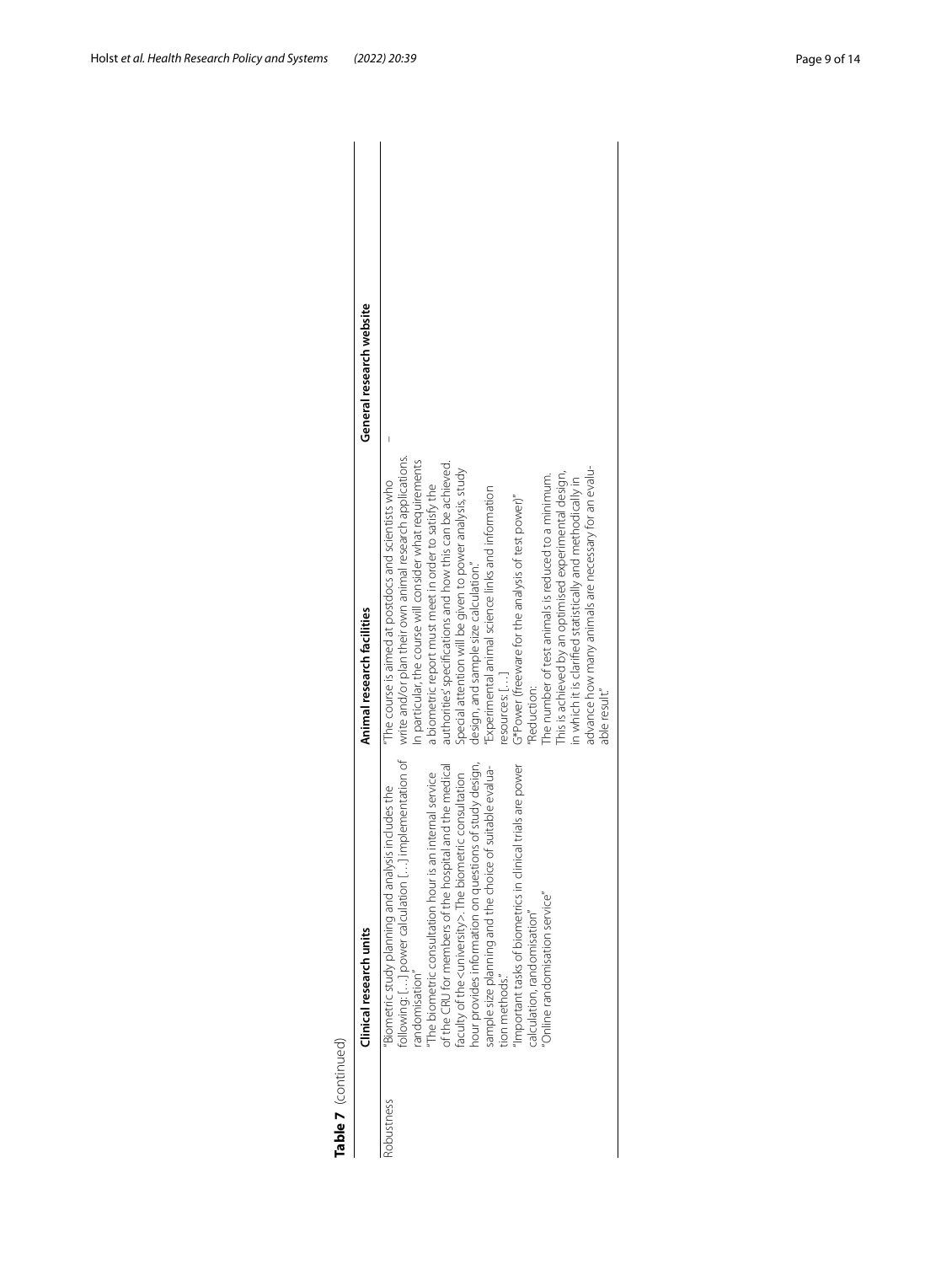it was a link to an interview in which an "open access culture" was announced. Thirty-four percent of general research websites mentioned open access; these websites either generally recommended open access or referred to the university's open access publishing funds.

## *Measures to improve robustness*

Robustness was mentioned in 3% of PhD regulations but in none (0%) of the habilitation regulations, tenure application forms or procedural guidelines for tenure. Robustness was mentioned by 81% of websites of clinical research units and 26% of the animal research websites. The clinical research units usually offered services to help with power calculations and randomisation (and, in a few cases, blinding). In the case of animal research websites, the mentions pointed to documents recommending power calculation as part of an efort to protect animals, courses on robust animal research and general informational material on these issues. None (0%) of the general research webpages mentioned the issue of robustness.

## **Traditional indicators**

#### *Number of publications*

References to publication numbers were made by 100% of PhD regulations and 91% of habilitation regulations. No tenure application documents referred to the number of publications, aside from requirements to provide a complete list of publications. Procedural guidelines for tenure had references to the number of publications in 27% of cases. The PhD regulations and habilitation requirements listed a certain number of publications as a requirement to obtain a PhD or habilitation, respectively.

### *Number and value of grants*

None (0%) of the PhD regulations mentioned grant money. Among the habilitation regulations, 11% mentioned grant money, while 84% of the tenure application forms mentioned grant money, in which case there were requirements to provide a complete list of grants awarded. Twenty-seven percent of the procedural guidelines for tenure regulations also mentioned grants. These passages stated that experience with grants was expected or that people were required to provide a list of grants they received.

## *Impact factor*

Sixteen percent of the PhD regulations and 63% of the habilitation requirements mentioned an impact factor, with most of them establishing concrete incentives or requirements. These two types of regulations contained passages that asked doctoral students or habilitation candidates to publish in high-impact journals to achieve the highest grade (summa cum laude) or regulations that allowed PhD students to publish only one paper instead of three if that paper was in a sufficiently "good" journal. Tenure application forms mentioned impact factors in 72% of cases, mostly requiring applicants to provide a list of impact factors of each journal they published in. None (0%) of the procedural guidelines for tenure mentioned impact factors.

#### *Authorship order*

Ninety-seven percent of the PhD regulations mentioned the authorship order, always as an incentive/requirement. The same applied to 80% of habilitation regulations, all of which incentivised or required it. These were regulations requiring PhD students and habilitation candidates to publish a portion of their articles as the frst or last author (e.g. a very common regulation for German PhD students is to publish three papers, one of which with frst/last authorship). Sixty-eight percent of tenure application forms also mentioned this requirement, noting that applicants should provide a list of publications divided by authorship. None (0%) of the procedural guidelines for tenure had a related section.

## **Discussion**

In this study, we aimed to assess how and to what extent the 38 German UMCs promote robust and transparent research in their publicly available institutional policies for academic degrees, academic appointments, core facilities and research in general. We also investigated the presence of traditional metrics of researcher evaluation. Our results show that current UMC policies on academic degrees (e.g. PhD regulations) or appointments (e.g. tenure application forms) contain very few (less than 10%) references to our chosen indicators for robust and transparent research, such as study registration, reporting of results, data/code/protocol sharing or measures to improve robustness (e.g. sample size calculation, randomisation, blinding). An exception is open access, which was mentioned in 16% (6 out of 37) PhD regulations, in most cases referring to a repository to which the thesis could be publicly uploaded. In contrast, the number of publications and the authorship order were frequently mentioned in UMC policies on academic degrees and appointments, particularly PhD and habilitation regulations (more than 80%). The majority of application forms for tenure further mentioned impact factors and secured grant money (more than 70%).

The UMCs' websites for clinical and animal research included more frequent mentions of robust and transparent research, but these difered based on the type of website. Clinical research unit websites frequently mentioned study registration and measures to improve robustness, while animal research websites only had frequent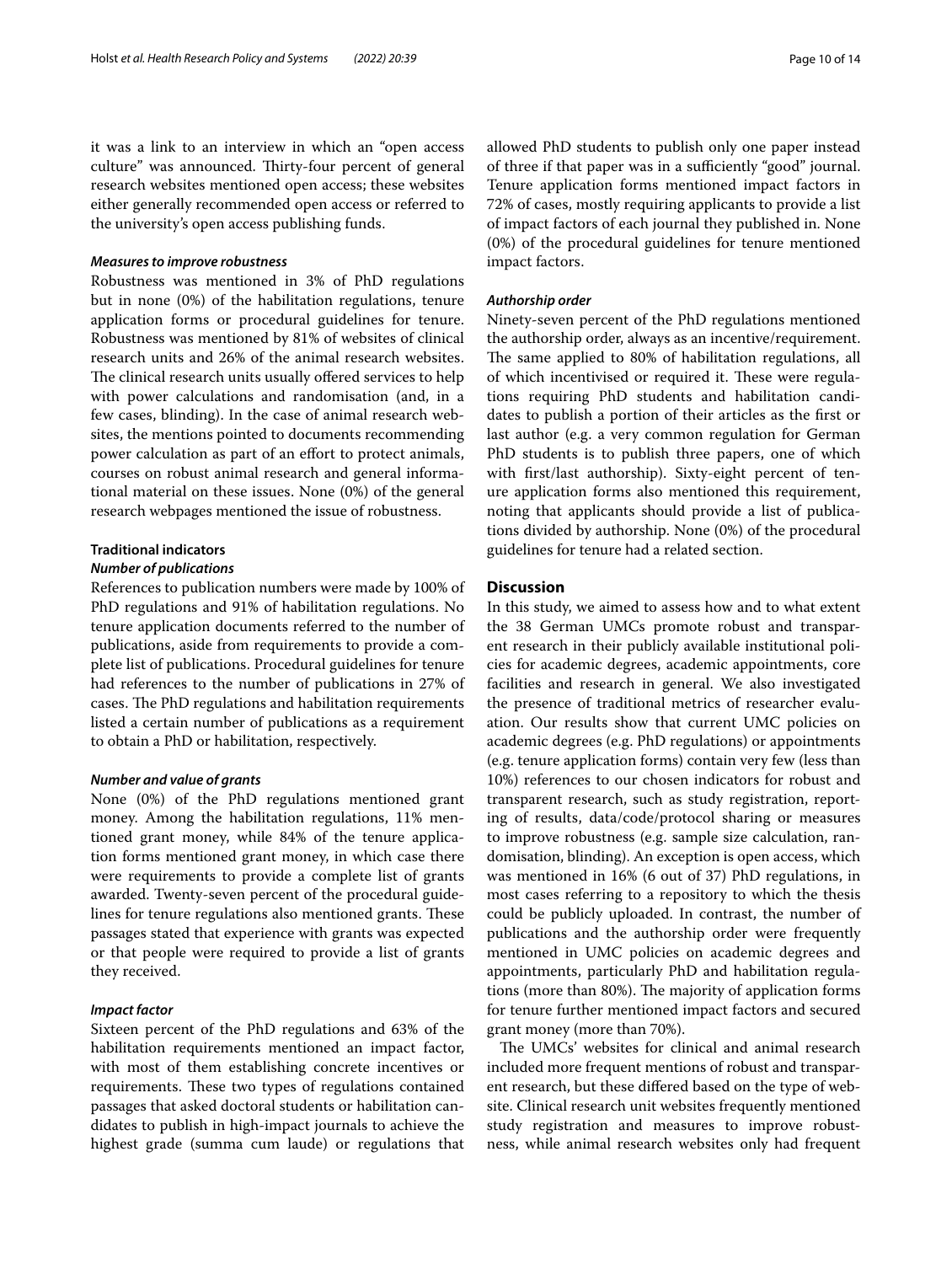mentions of measures to improve robustness. These mentions were mostly related to sample size calculations and randomization. The general research websites had the most frequent mentions of open access, reporting of results, and data, code or protocol sharing. In most of these cases, these indicators were mentioned in the good scientifc practice guidelines. In the case of open access, some websites also featured references to a universitywide open access publishing fund.

Our fndings are in line with a similar study that collected data from an international sample  $[54]$  $[54]$ . The authors found very frequent mentions of traditional criteria for research evaluation, while mentions of robust and transparent research practices were less frequent than in our study, with none of the documents mentioning publishing in open access mediums, registering research or adhering to reporting guidelines, and only one mentioning data sharing. The results are unsurprising, given recent fndings that practices for robust and transparent research are only very slowly becoming more prevalent [[30,](#page-12-43) [32](#page-12-42)]; however, they stand in stark contrast to the various experts and institutions that have called for institutions to align their promotion criteria with robust and transparent research [\[3](#page-11-4), [41](#page-12-28)[–43](#page-12-30), [47](#page-12-32), [48](#page-12-33), [58,](#page-13-4) [59\]](#page-13-5). While we focused exclusively on a full sample of all German UMCs, our approach could also be applied to other countries.

It is important to keep in mind that policies and incentives are constantly changing. As mentioned in the introduction, a major German funder, the DFG, recently reworked their good scientifc practice guidelines [\[60](#page-13-6)], expecting universities to ratify them in their own good scientifc practice guidelines by July 2022. For the frst time, these guidelines state that measures to avoid bias in research, such as blinding, should be used and that researchers should document all information and generally should publish all results, including those that do not support the hypothesis. They also recommend open sharing of data and materials in accordance with the FAIR principles and suggest that authors consider alternative publication platforms, such as academic repositories. Some German UMCs might have already changed their internal good scientifc practice guidelines by the time the data collection of this study was conducted, which is the reason why we did not explicitly include these guidelines in our web search (we included them, however, if we found them on the general research websites).

One limitation of our study is that the raters were not blinded, which was not possible due to the ability to identify the policies from context. Another limitation is that we only searched for publicly available policies and did not survey relevant representatives of the 38 UMCs personally to identify further policies. For the two types of tenure-related policies in particular, we found relevant policies for only 66% (application forms) and 29% (procedural guidelines) of all UMCs. We refrained from this additional step, however, because the results across the available tenure policies showed a very homogeneous pattern of no mentions (0%) of measures for robust and transparent research, and we assumed that this pattern did not difer across policies that were not publicly available.

While our study focused on reviewing policies for robust and transparent research in policies for academic degrees and academic appointments, as well as their research and core facility websites, there are other ways for institutions to promote these practices. An example is the performance-based allocation of intramural resources, the so-called *Leistungsorientierte Mittelver*gabe (LOM). The LOM might also have a strong influence on researcher behaviour, and it has been proposed that it should be based on transparency of research [\[61](#page-13-7)]. Another example would be education on robust and transparent research practices, which has already become a target of reform in Germany. These reforms aim explicitly at training for medical students, who normally do not receive any training in research methodology, to allow them to better understand the evidence base of biomedical research [\[62](#page-13-8)[–64\]](#page-13-9). Education aimed at postgraduates might mostly be organised and announced via internal channels of a university and thus not visible for our web search-based methodology. Third, robustness and transparency might be improved by better supervision or better actions against research misconduct, including better whistleblowing systems [\[48](#page-12-33)]. Nevertheless, we are convinced that our approach was able to fnd policies that cover many institutional incentives, especially policies for promotion and tenure, which have a strong infuence on researcher behaviour.

Additionally, initiatives for transparent research exist at the federal and national levels (e.g. Projekt DEAL for open access). While universities remain obliged to include these national incentives and policies in their own regulations, future research might focus on these other incentives or policies in the biomedical feld.

More generally, there is discussion about how academic institutions—or the academic system in general need to change to facilitate better research. People have argued that new regulations for open and transparent research might not lead to genuine change for the better, but rather to box-ticking, for example, by arguing that reporting guidelines are not really of help [\[65](#page-13-10)] or by showing that study registrations sometimes lack specifcity [[66\]](#page-13-11). Additionally, questions have been raised whether assessing individual researchers is the right strategy after all [\[67](#page-13-12)]. Criticism has been directed at the general work structures in academia, with some arguing that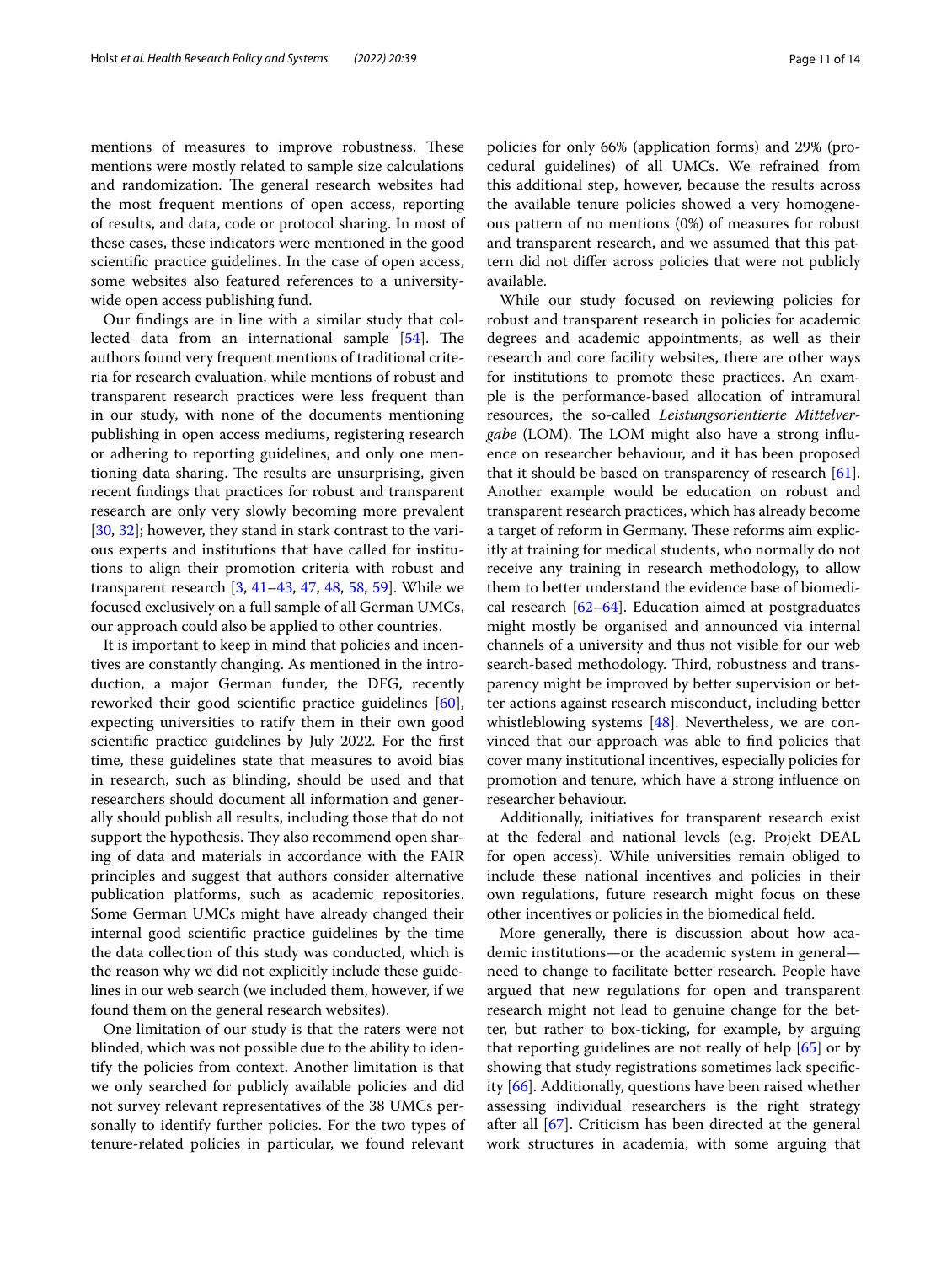short-term, non-permanent contracts [[68](#page-13-13)] and a general overweight of third-party funding [[69](#page-13-14), [70](#page-13-15)] lead to an unhealthy amount of competition and power imbalances in academia, which in turn facilitate the use of questionable research practices. Research institutions and academia at large are complex systems, with many layers of incentives, and it is yet unclear which measures will lead to a change for the better.

Thus, future research should also address the effects of policies and other institutional activities to increase robust and transparent research practices [\[71](#page-13-16)]. Thus far, only a few studies have addressed this. For example, Keyes et al. [\[72](#page-13-17)] evaluated the efect of a clinical trial registration and reporting programme, which turned out to be a success. More generally, there is a lack of research on interventions on organisational climate and culture in academia [[73\]](#page-13-18).

## **Conclusion**

In summary, current UMC policies on academic degrees or appointments do not promote procedures for robust and transparent research, especially in terms of policies for academic degrees and academic appointments. In contrast, the number of publications and the authorship order play a dominant role in almost all UMC policies on academic degrees and appointments, and most of the tenure- and appointment-related policies further promote impact factors and grant money secured. This stands in stark contrast to the various experts and institutions that have called for institutions to align their promotion criteria with robust and transparent research.

#### **Abbreviations**

ARRIVE: Animal Research: Reporting of In Vivo Experiments; CONSORT: Consolidated Standards of Reporting Trials; DFG: Deutsche Forschungsgemeinschaft (German Research Foundation); DORA: San Francisco Declaration on Research AssessmentDRKS: Deutsches Register Klinischer Studien (German Clinical Trials Register); DRKS: Deutsches Register Klinischer Studien (German Clinical Trials Register); FAIR: Findable, accessible, interoperable and reusable; LOM: Leistungsorientierte Mittelvergabe (performance-based allocation of funding); PhD: Doctor of philosophy; STROBE: Strengthening the Reporting of Observational Studies in Epidemiology; UMC: University medical centre; 3R: Replace, reduce, refne.

## **Supplementary Information**

The online version contains supplementary material available at [https://doi.](https://doi.org/10.1186/s12961-022-00841-2) [org/10.1186/s12961-022-00841-2](https://doi.org/10.1186/s12961-022-00841-2).

<span id="page-11-6"></span>**Additional fle 1: Table S1.** Indicators that were chosen for inclusion in this study (detailed view). **Table S2.** Number of documents we included for each university and document type. **Table S3.** Number of university medical centres that mention indicators of robust and transparent science (fne-grained structure) for career progression in each of the included sources. **Table S4.** Number of university medical centres that mention indicators of robust and transparent science (fne-grained structure) for career progression in each of the included sources.

#### **Acknowledgements**

The authors would like to acknowledge Danielle Rice, Miriam Kip, Tim Neumann, Delwen Franzen and Tamarinde Haven for their helpful comments on the frst drafts of the protocol. They would also like to thank the two reviewers and the editor for their feedback on the frst submitted manuscript drafts.

#### **Authors' contributions**

MH: conceptualisation, data curation, formal analysis, investigation, methodology, writing—original draft. AF: formal analysis, investigation, writing—review & editing. DS: conceptualisation, funding acquisition, methodology, project administration, resources, supervision, writing—review & editing. All authors read and approved the fnal manuscript.

#### **Funding**

Open Access funding enabled and organised by Projekt DEAL. This work was funded by the German Federal Ministry of Education and Research (BMBF 01PW18012). The funder had no role in the study design, data collection and analysis, decision to publish or preparation of the manuscript.

#### **Availability of data and materials**

The datasets generated and analysed during the current study are available in a repository on the Open Science Framework [\(https://osf.io/4pzjg/\)](https://osf.io/4pzjg/). The code for inter-rater reliability calculations, which also includes robustness checks, is available on GitHub [\(https://github.com/Martin-R-H/umc-policy-review\)](https://github.com/Martin-R-H/umc-policy-review).

#### **Declarations**

**Ethics approval and consent to participate** Not applicable.

**Consent for publication**

Not applicable.

#### **Competing interests**

All authors are afliated with German university medical centres. They declare no further conficts of interest.

#### **Author details**

<sup>1</sup> Berlin Institute of Health at Charité - Universitätsmedizin Berlin, QUEST Center for Responsible Research, Charitéplatz 1, 10117 Berlin, Germany. 2 <sup>2</sup> Medizinische Hochschule Hannover, Institute of Ethics, History and Philosophy of Medicine, Carl-Neuberg-Str. 1, 30625 Hannover, Germany.

## Received: 4 November 2021 Accepted: 21 March 2022 Published online: 12 April 2022

#### **References**

- <span id="page-11-0"></span>1. Macleod MR, Michie S, Roberts I, Dirnagl U, Chalmers I, Ioannidis JPA, et al. Biomedical research: increasing value, reducing waste. Lancet. 2014;383(9912):101–4.
- <span id="page-11-1"></span>2. Begley CG, Ellis LM. Raise standards for preclinical cancer research. Nature. 2012;483(7391):531–3.
- <span id="page-11-4"></span>3. Begley CG, Buchan AM, Dirnagl U. Robust research: institutions must do their part for reproducibility. Nature. 2015;525(7567):25–7.
- <span id="page-11-5"></span>4. Prinz F, Schlange T, Asadullah K. Believe it or not: how much can we rely on published data on potential drug targets? Nat Rev Drug Discov. 2011;10(9):712–712.
- 5. Errington TM, Denis A, Perfto N, Iorns E, Nosek BA. Challenges for assessing replicability in preclinical cancer biology. eLife. 2021;10:e67995.
- <span id="page-11-2"></span>6. Errington TM, Mathur M, Soderberg CK, Denis A, Perfto N, Iorns E, et al. Investigating the replicability of preclinical cancer biology. eLife. 2021;10:e71601.
- <span id="page-11-3"></span>7. Ioannidis JPA. Why most published research fndings are false. PLoS Med. 2005;2(8):6.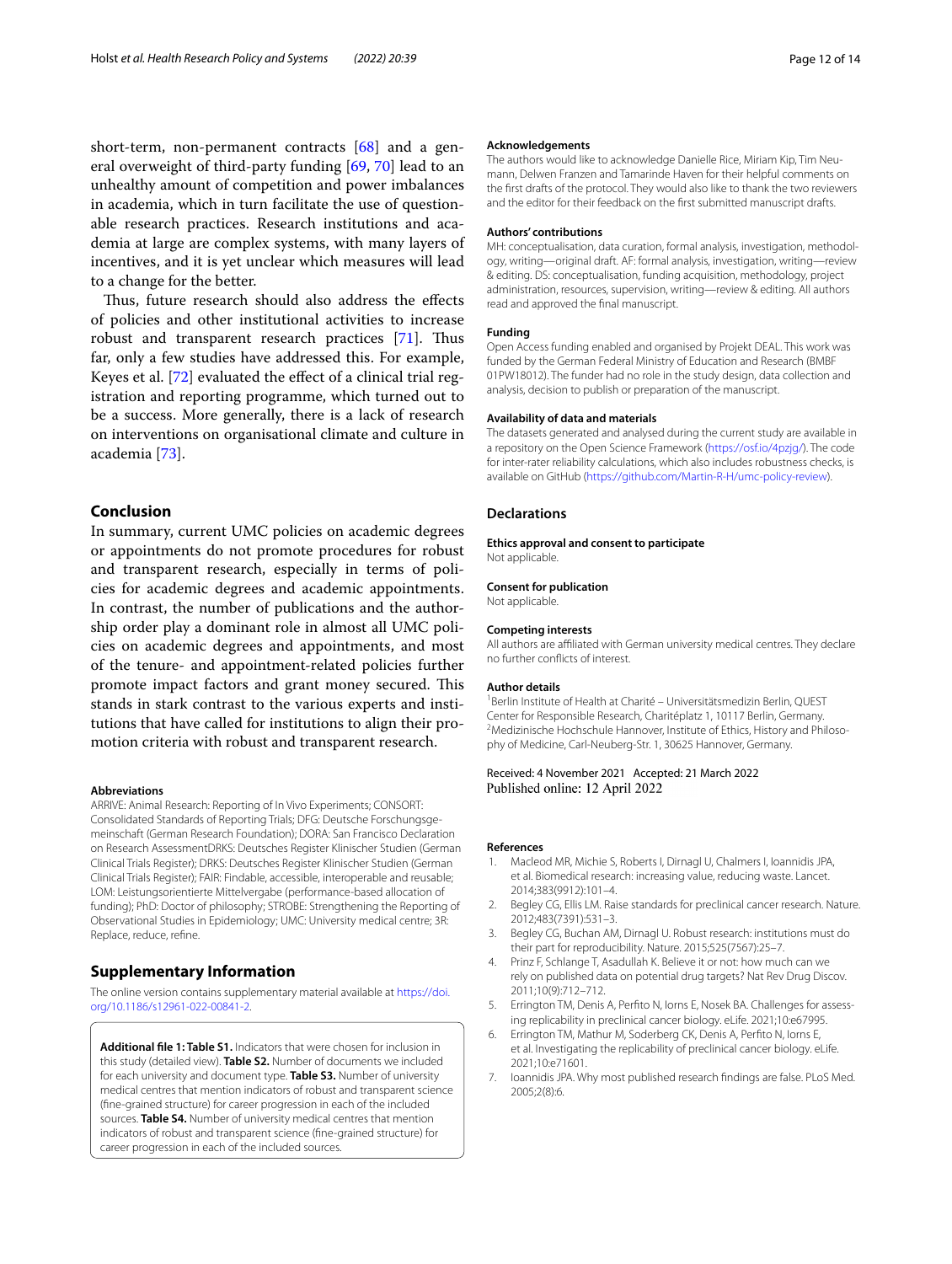- <span id="page-12-0"></span>8. Chalmers I, Bracken MB, Djulbegovic B, Garattini S, Grant J, Gülmezoglu AM, et al. How to increase value and reduce waste when research priorities are set. Lancet. 2014;383(9912):156–65.
- <span id="page-12-1"></span>9. Salman RA-S, Beller E, Kagan J, Hemminki E, Phillips RS, Savulescu J, et al. Increasing value and reducing waste in biomedical research regulation and management. Lancet. 2014;383(9912):176–85.
- <span id="page-12-2"></span>10. Chan A-W, Song F, Vickers A, Jefferson T, Dickersin K, Gøtzsche PC, et al. Increasing value and reducing waste: addressing inaccessible research. Lancet. 2014;383(9913):257–66.
- <span id="page-12-6"></span>11. Gopalakrishna G, ter Riet G, Vink G, Stoop I, Wicherts JM, Bouter L. Prevalence of questionable research practices, research misconduct and their potential explanatory factors: a survey among academic researchers in The Netherlands [Internet]. MetaArXiv; 2021 Jul [cited 2022 Jan 16]. Available from: [https://osf.io/vk9yt.](https://osf.io/vk9yt)
- <span id="page-12-3"></span>12. Glasziou P, Altman DG, Bossuyt P, Boutron I, Clarke M, Julious S, et al. Reducing waste from incomplete or unusable reports of biomedical research. Lancet. 2014;383(9913):267–76.
- <span id="page-12-4"></span>13. Ioannidis JPA, Greenland S, Hlatky MA, Khoury MJ, Macleod MR, Moher D, et al. Increasing value and reducing waste in research design, conduct, and analysis. Lancet. 2014;383(9912):166–75.
- <span id="page-12-5"></span>14. Macleod MR, Lawson McLean A, Kyriakopoulou A, Serghiou S, de Wilde A, Sherratt N, et al. Risk of bias in reports of in vivo research: a focus for improvement. PLoS Biol. 2015;13(10):e1002273.
- <span id="page-12-7"></span>15. Simmons JP, Nelson LD, Simonsohn U. False-positive psychology: undisclosed fexibility in data collection and analysis allows presenting anything as signifcant. Psychol Sci. 2011;22(11):1359–66.
- 16. Botvinik-Nezer R, Holzmeister F, Camerer CF, Dreber A, Huber J, Johannesson M, et al. Variability in the analysis of a single neuroimaging dataset by many teams. Nature. 2020;582:84–8.
- <span id="page-12-8"></span>17. Nosek BA, Ebersole CR, DeHaven AC, Mellor DT. The preregistration revolution. Proc Natl Acad Sci USA. 2018;115(11):2600–6.
- <span id="page-12-9"></span>18. Nature. Announcement: towards greater reproducibility for life-sciences research in Nature. Nature. 2017;546(7656):8.
- <span id="page-12-10"></span>19. Percie du Sert N, Bamsey I, Bate ST, Berdoy M, Clark RA, Cuthill I, et al. The experimental design assistant. PLoS Biol. 2017;15(9):e2003779.
- <span id="page-12-11"></span>20. Munafò MR, Nosek BA, Bishop DVM, Button KS, Chambers CD, Percie du Sert N, et al. A manifesto for reproducible science. Nat Hum Behav. 2017;1(1):0021.
- <span id="page-12-12"></span>21. DeVito NJ, Goldacre B. Catalogue of bias: publication bias. BMJ Evid Based Med. 2019;24(2):53–4.
- <span id="page-12-13"></span>22. Chambers C. What's next for registered reports? Nature. 2019;573(7773):187–9.
- <span id="page-12-14"></span>23. Nosek BA, Spies JR, Motyl M. Scientifc Utopia: II. Restructuring incentives and practices to promote truth over publishability. Perspect Psychol Sci. 2012;7(6):615–31.
- <span id="page-12-15"></span>24. Drude NI, Martinez Gamboa L, Danziger M, Dirnagl U, Toelch U. Improving preclinical studies through replications. eLife. 2021;10:e62101.
- <span id="page-12-16"></span>25. Amrhein V, Greenland S, McShane B. Retire statistical signifcance. Nature. 2019 Mar 21;567:305–7.
- <span id="page-12-17"></span>26. Benjamin DJ, Berger JO, Johannesson M, Nosek BA, Wagenmakers E-J, Berk R, et al. Redefne statistical signifcance. Nat Hum Behav. 2018;2(1):6–10.
- <span id="page-12-18"></span>27. Lakens D, Adolf FG, Albers CJ, Anvari F, Apps MAJ, Argamon SE, et al. Justify your alpha. Nat Hum Behav. 2018;2(3):168–71.
- <span id="page-12-19"></span>28. Hobert A, Jahn N, Mayr P, Schmidt B, Taubert N. Open access uptake in Germany 2010–2018: adoption in a diverse research landscape. Scientometrics. 2021. [https://doi.org/10.1007/s11192-021-04002-0.](https://doi.org/10.1007/s11192-021-04002-0)
- 29. Keyes A, Mayo-Wilson E, Atri N, Lalji A, Nuamah PS, Tetteh O, et al. Time from submission of Johns Hopkins University trial results to posting on ClinicalTrials.gov. JAMA Intern Med. 2020;180(2):317.
- <span id="page-12-43"></span>30. Wallach JD, Boyack KW, Ioannidis JPA. Reproducible research practices, transparency, and open access data in the biomedical literature, 2015–2017. Dirnagl U, editor. PLoS Biol. 2018;16(11):e2006930.
- 31. Wieschowski S, Biernot S, Deutsch S, Glage S, Bleich A, Tolba R, et al. Publication rates in animal research. Extent and characteristics of published and non-published animal studies followed up at two German university medical centres. Lopes LC, editor. PLoS ONE. 2019;14(11):e0223758.
- <span id="page-12-42"></span>32. Wieschowski S, Riedel N, Wollmann K, Kahrass H, Müller-Ohlraun S, Schürmann C, et al. Result dissemination from clinical trials conducted

at German university medical centers was delayed and incomplete. J Clin Epidemiol. 2019;1(115):37–45.

- <span id="page-12-20"></span>33. Scheliga K, Friesike S. Putting open science into practice: a social dilemma? First Monday [Internet]. 2014 Aug 24 [cited 2022 Feb 1]; Available from: [https://journals.uic.edu/ojs/index.php/fm/article/view/](https://journals.uic.edu/ojs/index.php/fm/article/view/5381) [5381.](https://journals.uic.edu/ojs/index.php/fm/article/view/5381)
- <span id="page-12-21"></span>34. Flier J. Faculty promotion must assess reproducibility. Nature. 2017;549(7671):133–133.
- <span id="page-12-23"></span>35. Higginson AD, Munafò MR. Current incentives for scientists lead to underpowered studies with erroneous conclusions. PLoS Biol. 2016;14(11):e2000995.
- <span id="page-12-24"></span>36. Smaldino PE, McElreath R. The natural selection of bad science. R Soc Open Sci. 2016;3:106384.
- <span id="page-12-22"></span>37. Strech D, Weissgerber T, Dirnagl U. Improving the trustworthiness, usefulness, and ethics of biomedical research through an innovative and comprehensive institutional initiative. PLoS Biol. 2020;18(2):e3000576.
- <span id="page-12-25"></span>38. Gopalakrishna G, Wicherts JM, Vink G, Stoop I. Prevalence of responsible research practices among academics in the Netherlands [Internet]. MetaArXiv. 2021; p. 27. Available from: [https://osf.io/preprints/metaarxiv/](https://osf.io/preprints/metaarxiv/xsn94/) [xsn94/.](https://osf.io/preprints/metaarxiv/xsn94/)
- <span id="page-12-26"></span>39. Robson SG, Baum MA, Beaudry JL, Beitner J, Brohmer H, Chin JM, et al. Promoting open science: a holistic approach to changing behaviour. Collabra Psychol. 2021;7(1):30137.
- <span id="page-12-27"></span>40. Minnerup J, Wersching H, Diederich K, Schilling M, Ringelstein EB, Wellmann J, et al. Methodological quality of preclinical stroke studies is not required for publication in high-impact journals. J Cereb Blood Flow Metab. 2010;30(9):1619–24.
- <span id="page-12-28"></span>41. San Francisco Declaration on Research Assessment [Internet]. 2013 [cited 2021 Jul 26]. Available from: <https://sfdora.org/read/>
- <span id="page-12-29"></span>42. Moher D, Glasziou P, Chalmers I, Nasser M, Bossuyt PMM, Korevaar DA, et al. Increasing value and reducing waste in biomedical research: who's listening? Lancet. 2016;387(10027):1573–86.
- <span id="page-12-30"></span>43. Lerouge I, Hol T. Towards a research integrity culture at universities: from recommendations to implementation [Internet]. 2020 Jan. Available from: [https://www.leru.org/publications/towards-a-research-integrity](https://www.leru.org/publications/towards-a-research-integrity-culture-at-universities-from-recommendations-to-implementation)[culture-at-universities-from-recommendations-to-implementation.](https://www.leru.org/publications/towards-a-research-integrity-culture-at-universities-from-recommendations-to-implementation)
- <span id="page-12-31"></span>44. Moher D, Naudet F, Cristea IA, Miedema F, Ioannidis JPA, Goodman SN. Assessing scientists for hiring, promotion, and tenure. PLoS Biol. 2018;16(3):e2004089.
- <span id="page-12-41"></span>45. Moher D, Bouter L, Kleinert S, Glasziou P, Sham MH, Barbour V, et al. The Hong Kong Principles for assessing researchers: fostering research integrity. PLoS Biol. 2020;18(7):e3000737.
- 46. McKiernan EC. Imagining the "open" university: sharing scholarship to improve research and education. PLoS Biol. 2017;15(10):e1002614.
- <span id="page-12-32"></span>47. Wissenschaftsrat. Perspektiven der Universitätsmedizin [Internet]. 2016 [cited 2021 Aug 3]. Available from: [https://www.wissenschaftsrat.de/](https://www.wissenschaftsrat.de/download/archiv/5663-16.pdf?__blob=publicationFile&v=1) download/archiv/5663-16.pdf?\_blob=publicationFile&v=1.
- <span id="page-12-33"></span>48. Mejlgaard N, Bouter LM, Gaskell G, Kavouras P, Allum N, Bendtsen A-K, et al. Research integrity: nine ways to move from talk to walk. Nature. 2020;586(7829):358–60.
- <span id="page-12-34"></span>49. Wilkinson MD, Dumontier M, Aalbersberg IjJ, Appleton G, Axton M, Baak A, et al. The FAIR guiding principles for scientifc data management and stewardship. Sci Data. 2016;3(1):160018.
- <span id="page-12-35"></span>50. Percie du Sert N, Ahluwalia A, Alam S, Avey MT, Baker M, Browne WJ, et al. Reporting animal research: explanation and elaboration for the ARRIVE guidelines 2.0. Boutron I, editor. PLoS Biol. 2020;18(7):e3000411.
- <span id="page-12-36"></span>51. Schulz KF, Altman DG, Moher D. CONSORT 2010 statement: updated guidelines for reporting parallel group randomised trials. BMJ. 2010. <https://doi.org/10.1136/bmj.c332>.
- <span id="page-12-37"></span>52. Russell WMS, Burch RL. The principles of humane experimental technique. London: Methuen; 1959.
- <span id="page-12-38"></span>53. Kos-Braun IC, Gerlach B, Pitzer C. A survey of research quality in core facilities. eLife. 2020;9:e62212.
- <span id="page-12-39"></span>54. Rice DB, Rafoul H, Ioannidis JPA, Moher D. Academic criteria for promotion and tenure in biomedical sciences faculties: cross sectional analysis of international sample of universities. BMJ. 2020. [https://doi.org/10.](https://doi.org/10.1136/bmj.m2081) [1136/bmj.m2081.](https://doi.org/10.1136/bmj.m2081)
- <span id="page-12-40"></span>55. von Elm E, Altman DG, Egger M, Pocock SJ, Gøtzsche PC, Vandenbroucke JP. The Strengthening the Reporting of Observational Studies in Epidemiology (STROBE) statement: guidelines for reporting observational studies. Lancet. 2007;370(9596):1453–7.